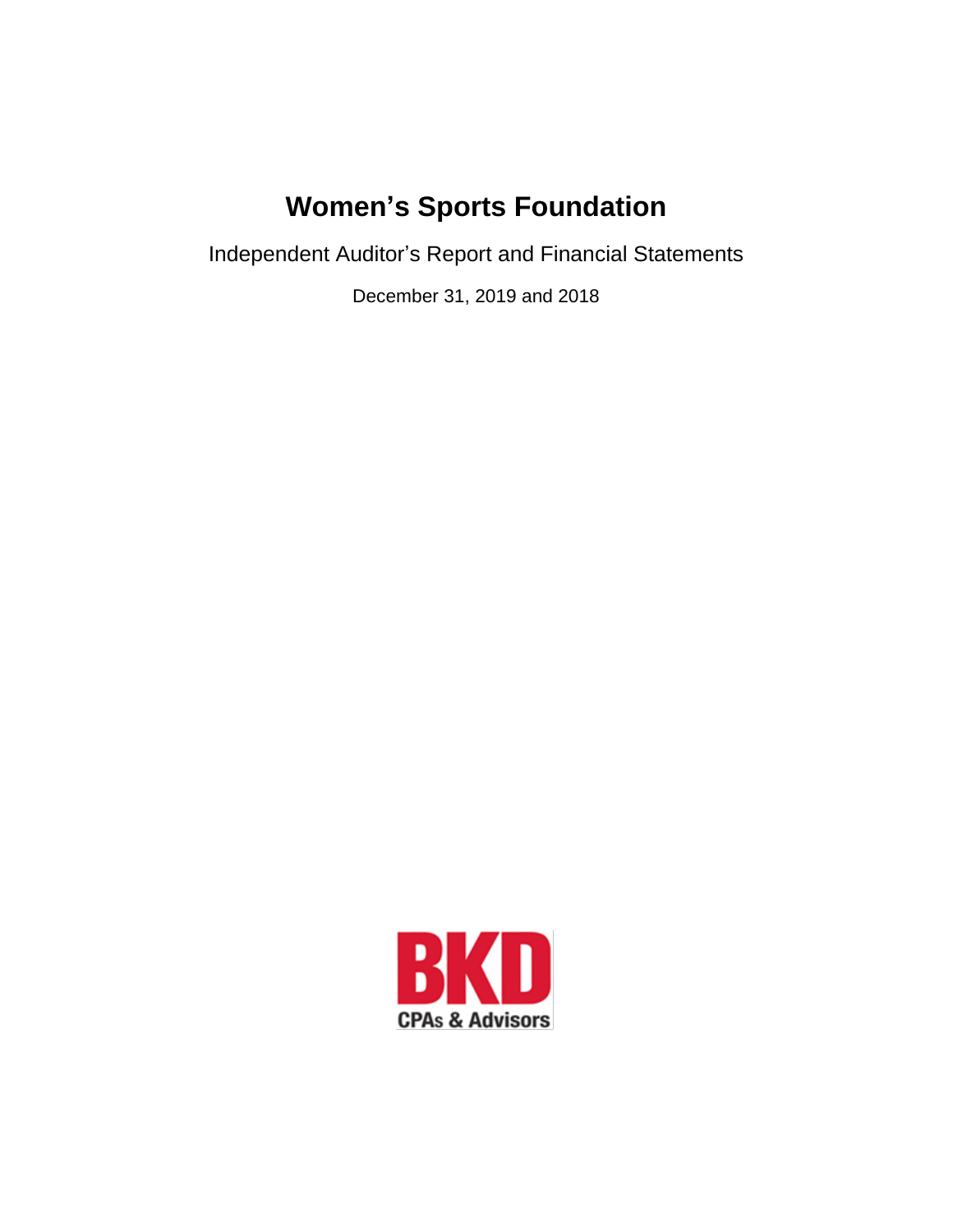**December 31, 2019 and 2018**

### **Contents**

| <b>Financial Statements</b> |  |
|-----------------------------|--|
|                             |  |
|                             |  |
|                             |  |
|                             |  |
|                             |  |
|                             |  |
|                             |  |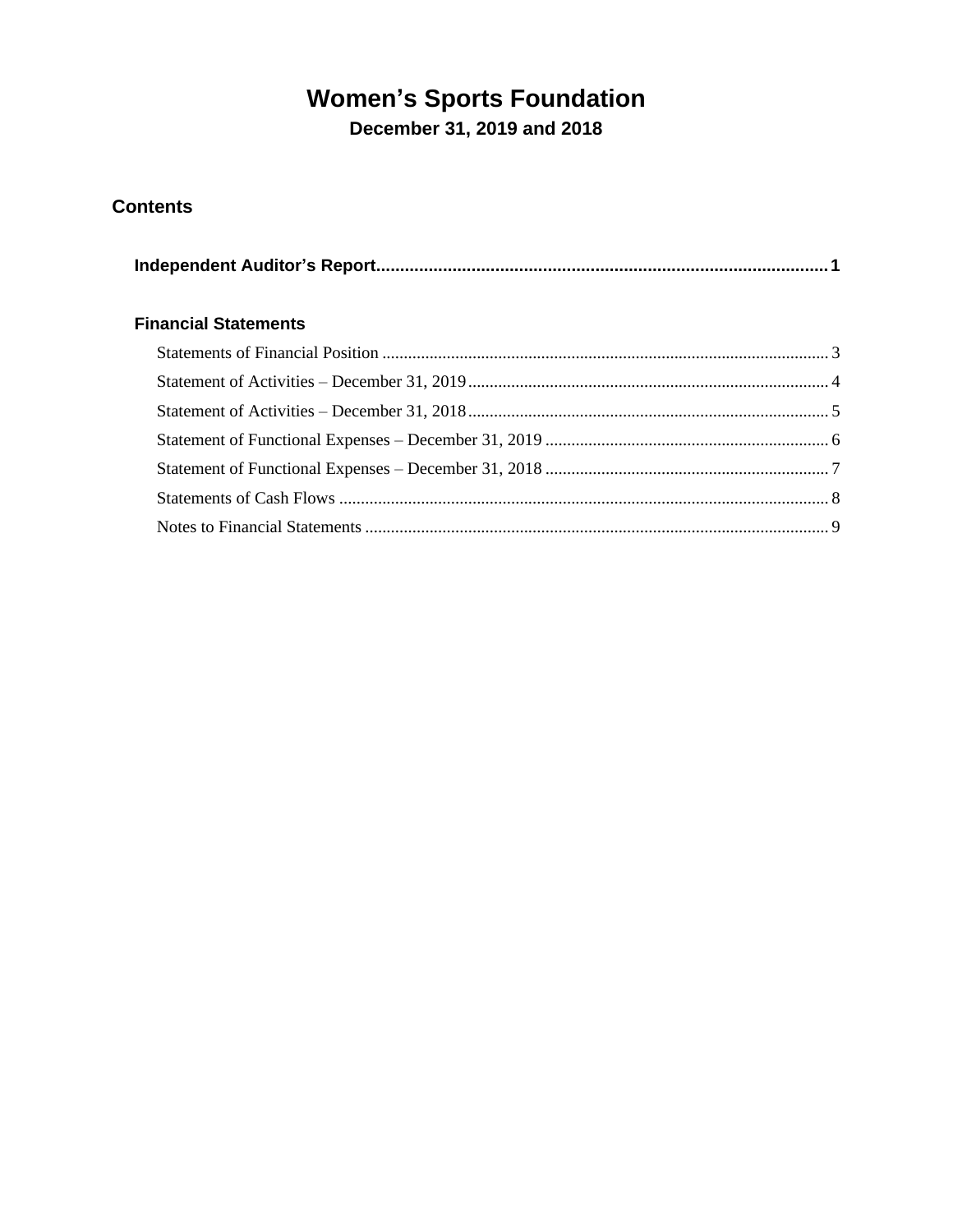

#### **Independent Auditor's Report**

<span id="page-2-0"></span>Board of Trustees Women's Sports Foundation New York, New York

We have audited the accompanying financial statements of Women's Sports Foundation, which comprise the statements of financial position as of December 31, 2019 and 2018, and the related statements of activities, functional expenses and cash flows for the years then ended, and the related notes to the financial statements.

#### *Management's Responsibility for the Financial Statements*

Management is responsible for the preparation and fair presentation of these financial statements in accordance with accounting principles generally accepted in the United States of America; this includes the design, implementation and maintenance of internal control relevant to the preparation and fair presentation of financial statements that are free from material misstatement, whether due to fraud or error.

#### *Auditor's Responsibility*

Our responsibility is to express an opinion on these financial statements based on our audits. We conducted our audits in accordance with auditing standards generally accepted in the United States of America. Those standards require that we plan and perform the audit to obtain reasonable assurance about whether the financial statements are free from material misstatement.

An audit involves performing procedures to obtain audit evidence about the amounts and disclosures in the financial statements. The procedures selected depend on the auditor's judgment, including the assessment of the risks of material misstatement of the financial statements, whether due to fraud or error. In making those risk assessments, the auditor considers internal control relevant to the entity's preparation and fair presentation of the financial statements in order to design audit procedures that are appropriate in the circumstances, but not for the purpose of expressing an opinion on the effectiveness of the entity's internal control. Accordingly, we express no such opinion. An audit also includes evaluating the appropriateness of accounting policies used and the reasonableness of significant accounting estimates made by management, as well as evaluating the overall presentation of the financial statements.

We believe that the audit evidence we have obtained is sufficient and appropriate to provide a basis for our audit opinion.

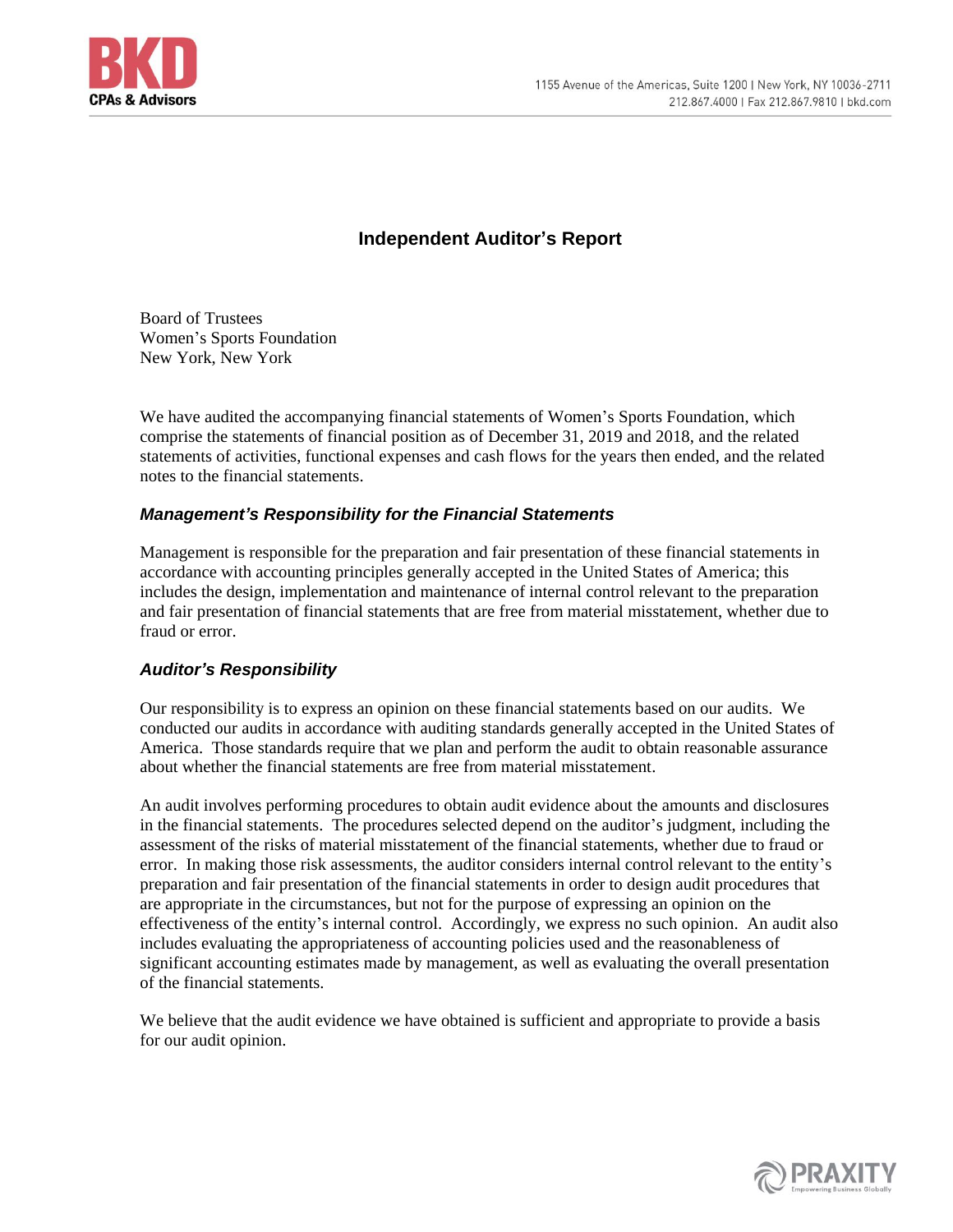Board of Trustees Women's Sports Foundation Page 2

#### *Opinion*

In our opinion, the financial statements referred to above present fairly, in all material respects, the financial position of Women's Sports Foundation as of December 31, 2019 and 2018, and the changes in its net assets and its cash flows for the years then ended in accordance with accounting principles generally accepted in the United States of America.

**BKD,LLP** 

New York, New York July 7, 2020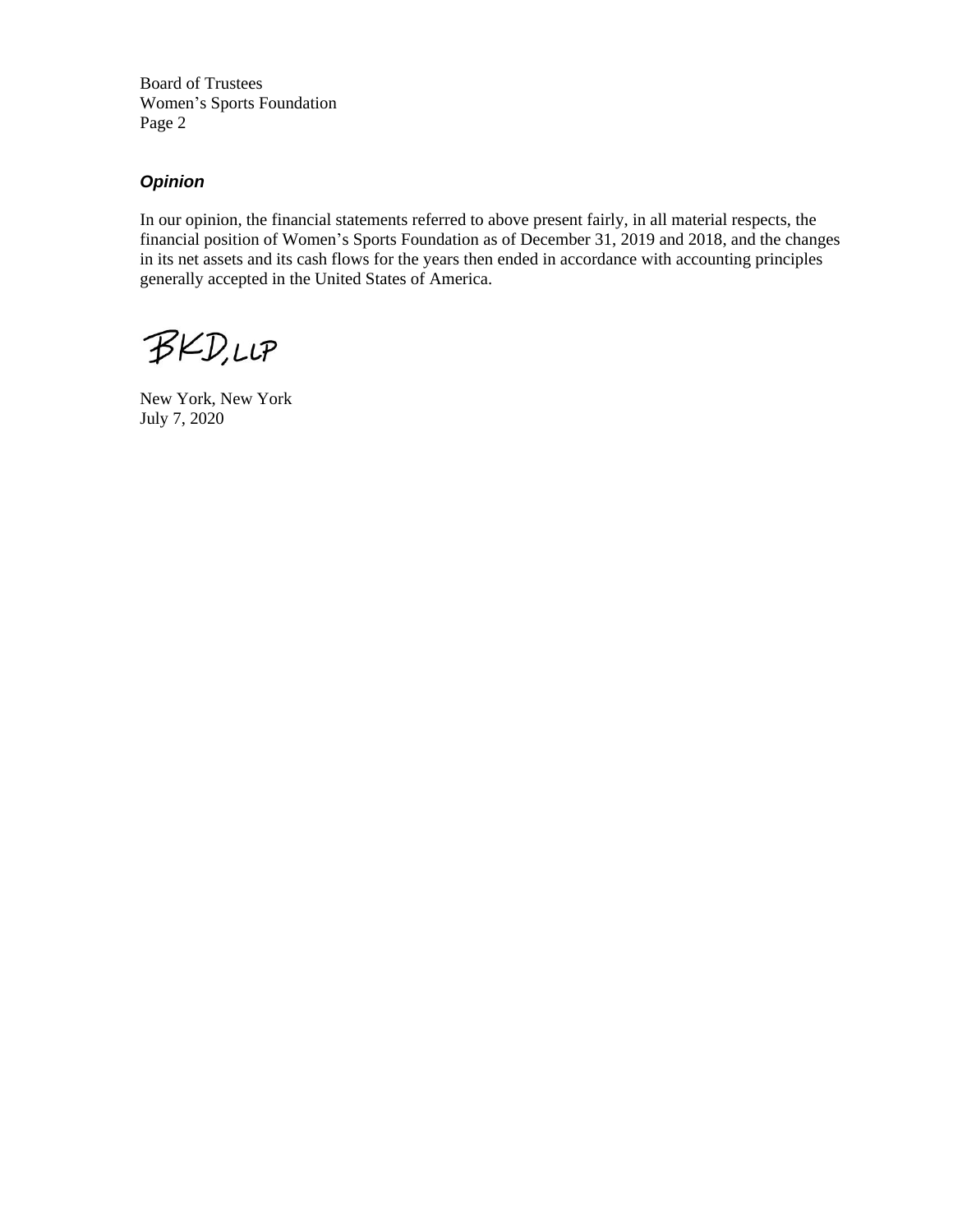### **Statements of Financial Position December 31, 2019 and 2018**

<span id="page-4-0"></span>

|                                       |    | 2018      |    |           |
|---------------------------------------|----|-----------|----|-----------|
| <b>Assets</b>                         |    |           |    |           |
| Cash and cash equivalents             | \$ | 787,115   | \$ | 1,430,885 |
| Investments                           |    | 2,922,340 |    | 2,469,412 |
| Contributions receivable              |    | 2,061,949 |    | 1,892,945 |
| Prepaid expenses and other assets     |    | 113,705   |    | 128,692   |
| Property and equipment, net           |    | 548,704   |    | 201,380   |
| <b>Total assets</b>                   | \$ | 6,433,813 | \$ | 6,123,314 |
| <b>Liabilities and Net Assets</b>     |    |           |    |           |
| <b>Liabilities</b>                    |    |           |    |           |
| Accounts payable and accrued expenses | \$ | 276,071   | \$ | 213,241   |
| Grants payable                        |    | 381,782   |    | 190,115   |
| Deferred revenue                      |    | 38,250    |    | 26,283    |
| Deferred rent                         |    | 43,762    |    | 33,161    |
| <b>Total liabilities</b>              |    | 739,865   |    | 462,800   |
| <b>Net Assets</b>                     |    |           |    |           |
| Without donor restrictions            |    | 1,671,532 |    | 1,980,324 |
| With donor restrictions               |    | 4,022,416 |    | 3,680,190 |
| Total net assets                      |    | 5,693,948 |    | 5,660,514 |
| Total liabilities and net assets      | \$ | 6,433,813 | \$ | 6,123,314 |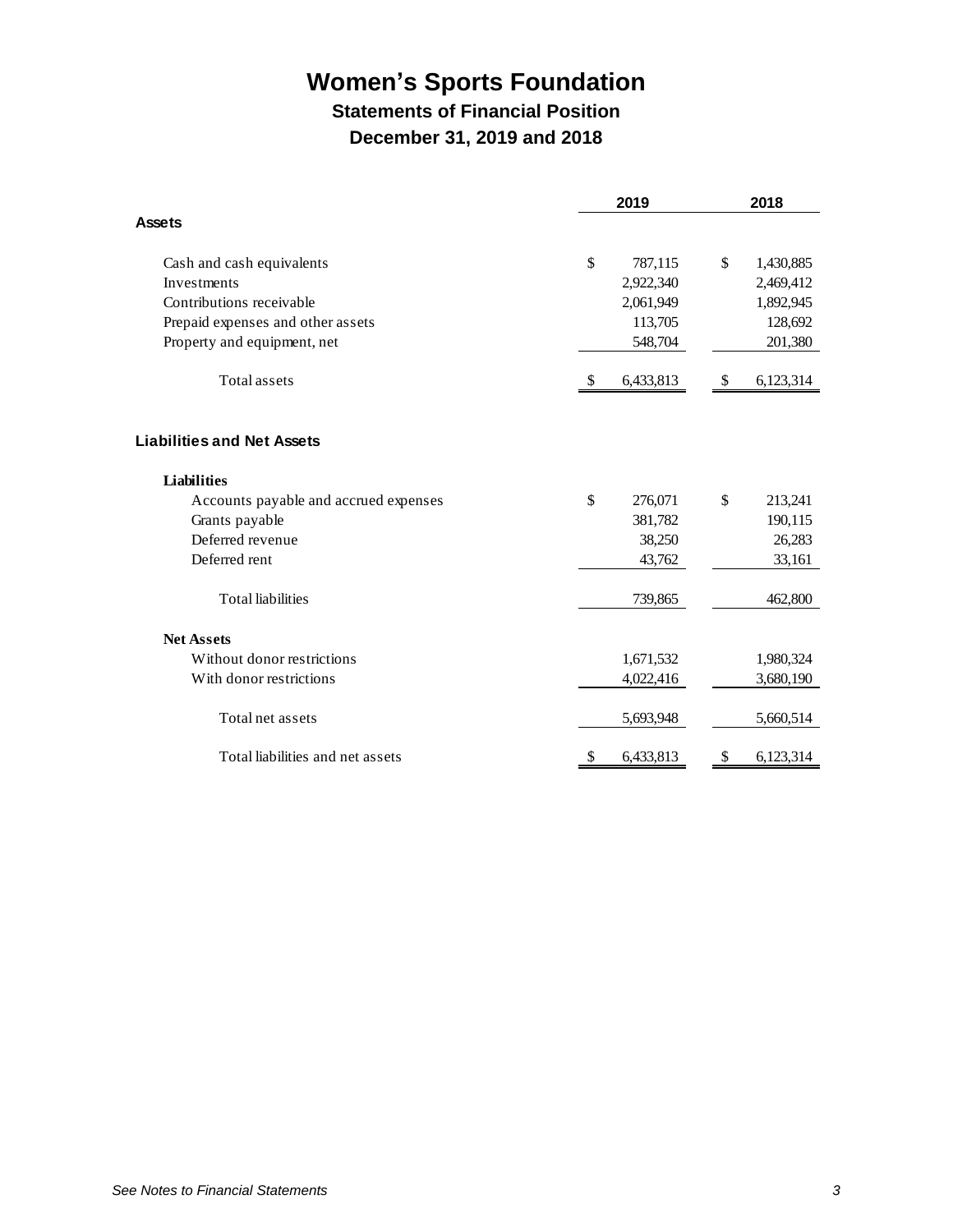### **Statement of Activities Year Ended December 31, 2019**

<span id="page-5-0"></span>

|                                       | <b>Without Donor</b><br><b>Restrictions</b> | <b>With Donor</b><br><b>Restrictions</b> | <b>Total</b>    |
|---------------------------------------|---------------------------------------------|------------------------------------------|-----------------|
| <b>Revenues and Other Support</b>     |                                             |                                          |                 |
| Contributions and grants              | $\mathbb{S}$<br>1,693,762                   | \$<br>2,150,581                          | \$<br>3,844,343 |
| Contributions in-kind                 | 78,227                                      |                                          | 78,227          |
| Special event benefit, net of direct  |                                             |                                          |                 |
| cost of \$404,877                     | 1,381,891                                   |                                          | 1,381,891       |
| Investment income, net                | 216,157                                     | 128,218                                  | 344,375         |
| Speakers fee                          | 500                                         |                                          | 500             |
| Miscellaneous income                  | 574                                         |                                          | 574             |
| Net assets released from restrictions | 1,936,573                                   | (1,936,573)                              |                 |
| Total revenues and other support      | 5,307,684                                   | 342,226                                  | 5,649,910       |
| <b>Expenses</b>                       |                                             |                                          |                 |
| Program services                      |                                             |                                          |                 |
| Community impact                      | 2,663,483                                   |                                          | 2,663,483       |
| Advocacy                              | 866,619                                     |                                          | 866,619         |
| Research                              | 721,240                                     |                                          | 721,240         |
| Total program services                | 4,251,342                                   |                                          | 4,251,342       |
| Supporting services                   |                                             |                                          |                 |
| Management and general                | 545,110                                     |                                          | 545,110         |
| Fundraising                           | 820,024                                     |                                          | 820,024         |
| Total supporting services             | 1,365,134                                   |                                          | 1,365,134       |
| Total expenses                        | 5,616,476                                   |                                          | 5,616,476       |
| <b>Change in Net Assets</b>           | (308,792)                                   | 342,226                                  | 33,434          |
| Net Assets, Beginning of Year         | 1,980,324                                   | 3,680,190                                | 5,660,514       |
| Net Assets, End of Year               | \$<br>1,671,532                             | \$<br>4,022,416                          | \$<br>5,693,948 |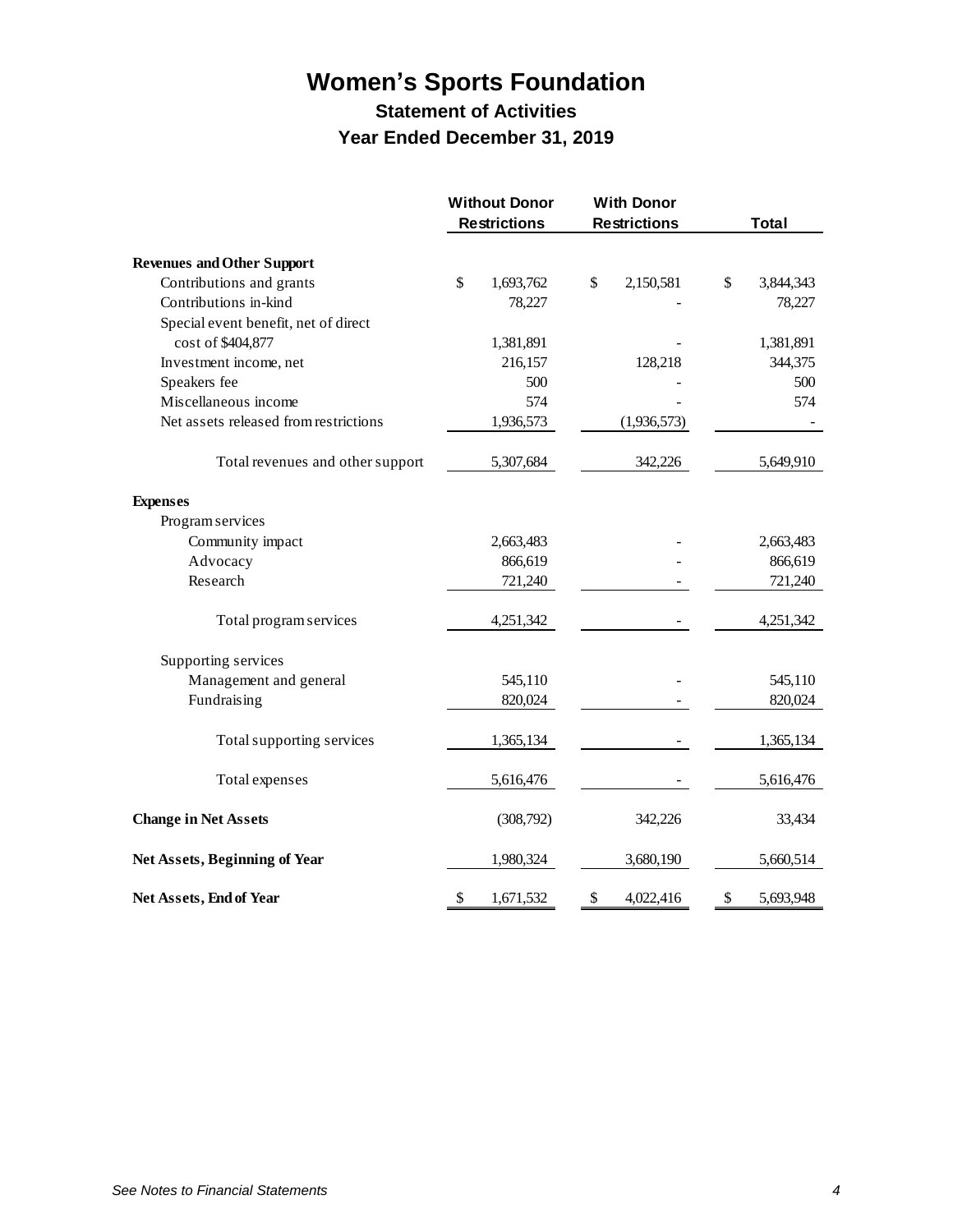### **Women's Sports Foundation Statement of Activities**

## **Year Ended December 31, 2018**

<span id="page-6-0"></span>

|                                       | <b>Without Donor</b><br><b>Restrictions</b> | <b>With Donor</b><br><b>Restrictions</b> | Total           |
|---------------------------------------|---------------------------------------------|------------------------------------------|-----------------|
| <b>Revenues and Other Support</b>     |                                             |                                          |                 |
| Contributions and grants              | \$<br>658,978                               | \$<br>1,159,896                          | \$<br>1,818,874 |
| Contributions in-kind                 | 222,905                                     |                                          | 222,905         |
| Special event benefit, net of direct  |                                             |                                          |                 |
| cost of \$375,023                     | 1,527,597                                   |                                          | 1,527,597       |
| Investment loss, net                  | (71, 300)                                   | (32, 676)                                | (103, 976)      |
| Speakers fee                          | 264,500                                     |                                          | 264,500         |
| Miscellaneous income                  | 1,055                                       |                                          | 1,055           |
| Net assets released from restrictions | 1,638,015                                   | (1,638,015)                              |                 |
| Total revenues and other support      | 4,241,750                                   | (510, 795)                               | 3,730,955       |
| <b>Expenses</b>                       |                                             |                                          |                 |
| Program services                      |                                             |                                          |                 |
| Community impact                      | 2,402,113                                   |                                          | 2,402,113       |
| Advocacy                              | 517,735                                     |                                          | 517,735         |
| Research                              | 512,420                                     |                                          | 512,420         |
| Total program services                | 3,432,268                                   |                                          | 3,432,268       |
| Supporting services                   |                                             |                                          |                 |
| Management and general                | 569,793                                     |                                          | 569,793         |
| Fundraising                           | 589,631                                     |                                          | 589,631         |
| Total supporting services             | 1,159,424                                   |                                          | 1,159,424       |
| Total expenses                        | 4,591,692                                   |                                          | 4,591,692       |
| <b>Change in Net Assets</b>           | (349, 942)                                  | (510,795)                                | (860, 737)      |
| Net Assets, Beginning of Year         | 2,330,266                                   | 4,190,985                                | 6,521,251       |
| Net Assets, End of Year               | \$<br>1,980,324                             | \$<br>3,680,190                          | \$<br>5,660,514 |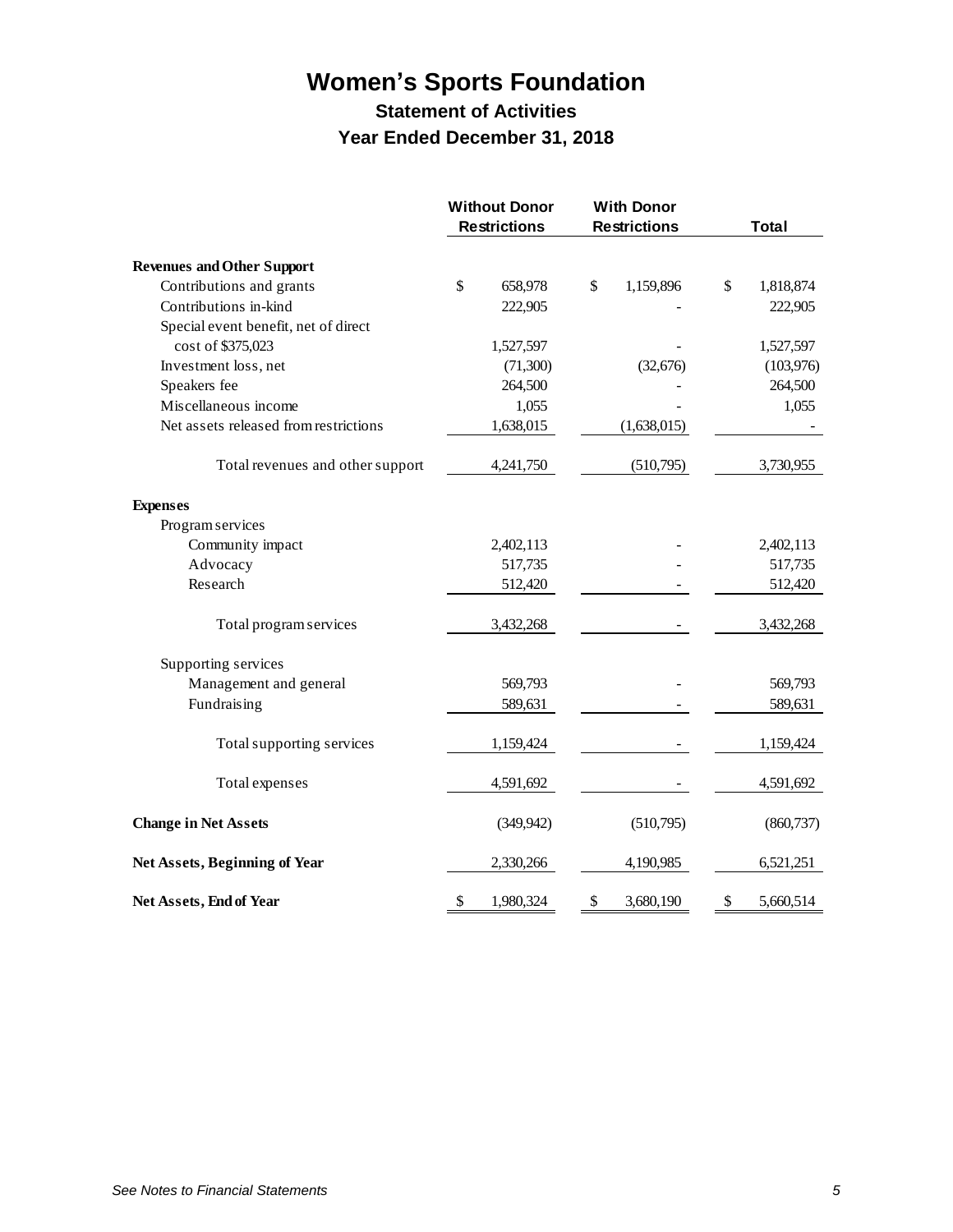**Statement of Functional Expenses**

**Year Ended December 31, 2019**

<span id="page-7-0"></span>

|                                               |               |           | <b>Program Services</b> |               |         |              |           | <b>Supporting Services</b> |         |                    |         |                                   |                          |               |            |
|-----------------------------------------------|---------------|-----------|-------------------------|---------------|---------|--------------|-----------|----------------------------|---------|--------------------|---------|-----------------------------------|--------------------------|---------------|------------|
|                                               | Community     |           |                         |               |         |              |           | Management                 |         |                    |         | <b>Direct Costs</b><br>of Special |                          |               |            |
|                                               |               | Impact    | Advocacy                | Research      |         | <b>Total</b> |           | and General                |         | <b>Fundraising</b> |         | <b>Events</b>                     |                          | <b>Total</b>  |            |
| <b>Salaries</b>                               | <sup>\$</sup> | 890,070   | \$<br>273,425           | \$            | 203,831 | \$           | 1,367,326 | \$                         | 163,143 | $\mathbf{\$}$      | 358,610 | \$                                |                          | <sup>\$</sup> | 1,889,079  |
| Payroll taxes and employee                    |               |           |                         |               |         |              |           |                            |         |                    |         |                                   |                          |               |            |
| benefits                                      |               | 163,136   | 41,398                  |               | 37,359  |              | 241,893   |                            | 29,902  |                    | 65,728  |                                   |                          |               | 337,523    |
| Occupancy                                     |               | 123,709   | 31,362                  |               | 28,302  |              | 183,373   |                            | 22,652  |                    | 49,792  |                                   | ۰                        |               | 255,817    |
| Professional fees                             |               | 251,103   | 92,707                  |               | 271,539 |              | 615,349   |                            | 262,128 |                    | 269,951 |                                   | ۰                        |               | 1,147,428  |
| Donated services                              |               | 65,311    | 3,066                   |               | 2,767   |              | 71,144    |                            | 2,215   |                    | 4,868   |                                   | $\overline{\phantom{0}}$ |               | 78,227     |
| Production and printing                       |               | 29,617    | 8,056                   |               | 6,746   |              | 44,419    |                            | 4,353   |                    | 9,568   |                                   |                          |               | 58,340     |
| Communication and media                       |               | 14,973    | 10,690                  |               | 4,156   |              | 29,819    |                            | 29,366  |                    | 2,903   |                                   |                          |               | 62,088     |
| Grant expense                                 |               | 783,901   | 318,922                 |               | 130,819 |              | 1,233,642 |                            | 5,022   |                    | 49      |                                   |                          |               | 1,238,713  |
| Insurance                                     |               | 14,066    | 3,569                   |               | 3,221   |              | 20,856    |                            | 2,578   |                    | 5,667   |                                   |                          |               | 29,101     |
| Office supplies                               |               | 9,375     | 2,107                   |               | 1,704   |              | 13,186    |                            | 1,364   |                    | 2,998   |                                   |                          |               | 17,548     |
| Meeting and conferences                       |               | 1,414     | 306                     |               | 190     |              | 1,910     |                            | 152     |                    | 1,013   |                                   |                          |               | 3,075      |
| Travel and transportation                     |               | 241,530   | 61,855                  |               | 13,946  |              | 317,331   |                            | 8,916   |                    | 19,599  |                                   |                          |               | 345,846    |
| Venue rental and event productions            |               |           |                         |               |         |              |           |                            |         |                    |         |                                   | 404,877                  |               | 404,877    |
| Telephone                                     |               | 17,056    | 4,283                   |               | 3,865   |              | 25,204    |                            | 3,093   |                    | 6,799   |                                   |                          |               | 35,096     |
| Expensed equipment                            |               | 4,339     | 1,488                   |               | 1,012   |              | 6,839     |                            | 795     |                    | 1,748   |                                   |                          |               | 9,382      |
| Bad debt                                      |               | 2,085     | 529                     |               | 477     |              | 3,091     |                            | 382     |                    | 840     |                                   |                          |               | 4,313      |
| Miscellaneous                                 |               | 8,633     | 1,902                   |               | 1,421   |              | 11,956    |                            | 1,137   |                    | 2,500   |                                   |                          |               | 15,593     |
| Depreciation and amortization                 |               | 43,165    | 10,954                  |               | 9,885   |              | 64,004    |                            | 7,912   |                    | 17,391  |                                   |                          |               | 89,307     |
| Total expenses                                |               | 2,663,483 | 866,619                 |               | 721,240 |              | 4,251,342 |                            | 545,110 |                    | 820,024 |                                   | 404,877                  |               | 6,021,353  |
| Less expenses deducted directly from revenues |               |           |                         |               |         |              |           |                            |         |                    |         |                                   |                          |               |            |
| Direct cost of special events                 |               |           |                         |               |         |              |           |                            |         |                    |         |                                   | (404, 877)               |               | (404, 877) |
| Total expenses reported by function           |               |           |                         |               |         |              |           |                            |         |                    |         |                                   |                          |               |            |
| on the statements of activities               | \$            | 2,663,483 | \$<br>866,619           | <sup>\$</sup> | 721,240 | \$           | 4,251,342 | \$                         | 545,110 | $\mathbf{\$}$      | 820,024 | \$                                |                          | \$            | 5,616,476  |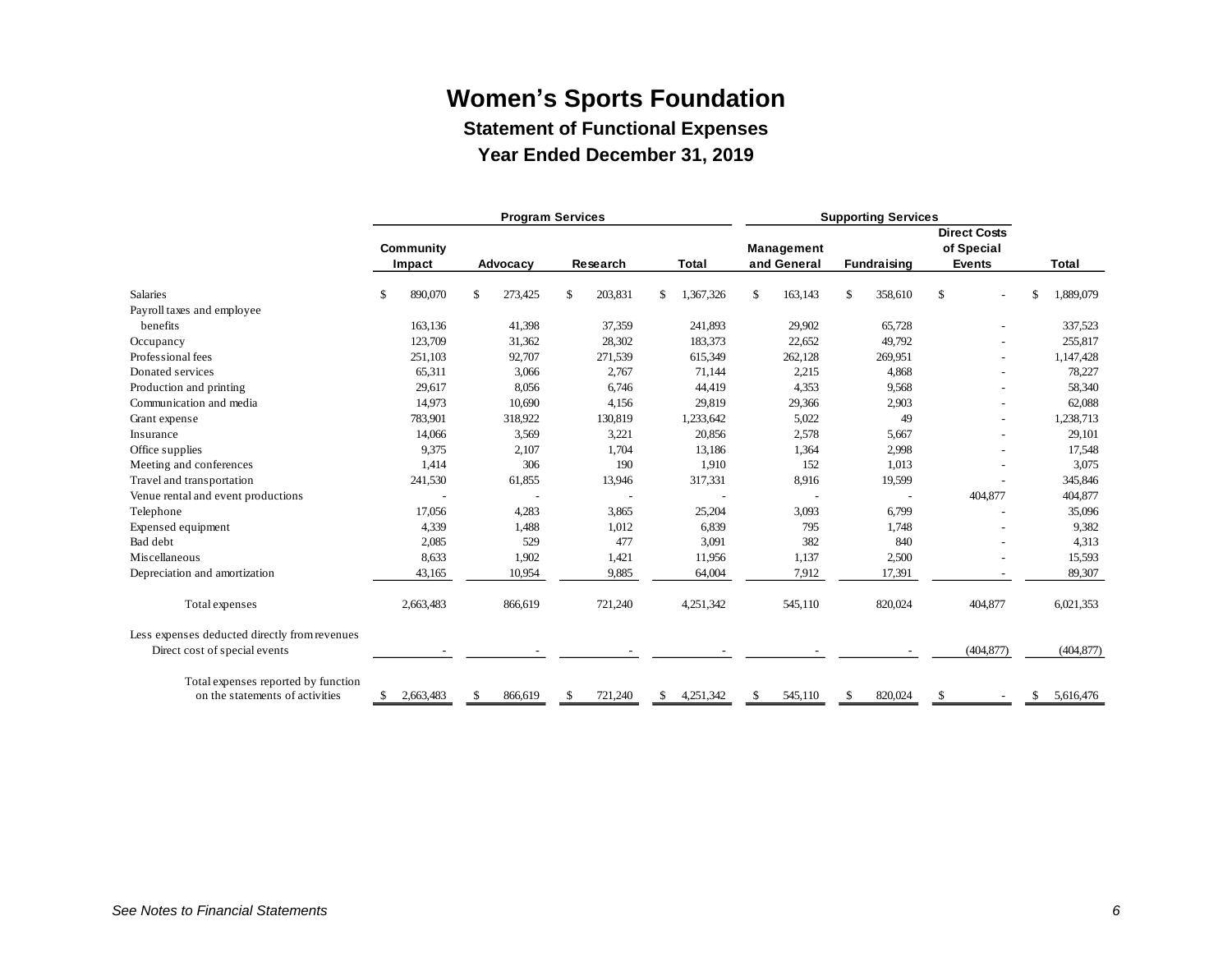**Statement of Functional Expenses**

**Year Ended December 31, 2018**

<span id="page-8-0"></span>

|                                               |           |           |              | <b>Program Services</b> |          |         |                 | <b>Supporting Services</b> |             |    |             |                                   |           |       |            |
|-----------------------------------------------|-----------|-----------|--------------|-------------------------|----------|---------|-----------------|----------------------------|-------------|----|-------------|-----------------------------------|-----------|-------|------------|
|                                               | Community |           |              |                         |          |         |                 | Management                 |             |    |             | <b>Direct Costs</b><br>of Special |           |       |            |
|                                               |           | Impact    | Advocacy     |                         | Research |         | Total           |                            | and General |    | Fundraising | <b>Events</b>                     |           | Total |            |
| <b>Salaries</b>                               | \$        | 702,182   | $\mathbb{S}$ | 243,897                 | \$       | 194,040 | \$<br>1,140,119 | \$                         | 185,177     | \$ | 249,500     | \$                                |           | \$    | 1,574,796  |
| Payroll taxes and employee                    |           |           |              |                         |          |         |                 |                            |             |    |             |                                   |           |       |            |
| benefits                                      |           | 120,921   |              | 41,127                  |          | 32,484  | 194,532         |                            | 31,924      |    | 42,809      |                                   |           |       | 269,265    |
| Occupancy                                     |           | 92,980    |              | 31,624                  |          | 24,978  | 149,582         |                            | 24,548      |    | 32,918      |                                   |           |       | 207,048    |
| Professional fees                             |           | 350,296   |              | 90,588                  |          | 214,735 | 655,619         |                            | 246,146     |    | 132,655     |                                   |           |       | 1,034,420  |
| Donated services                              |           | 103,410   |              | 26,554                  |          | 3,717   | 133,681         |                            | 13,515      |    | 75,709      |                                   |           |       | 222,905    |
| Production and printing                       |           | 52,225    |              | 7,567                   |          | 6,614   | 66,406          |                            | 2,841       |    | 4,551       |                                   |           |       | 73,798     |
| Communication and media                       |           | 14,126    |              | 9,420                   |          | 3,991   | 27,537          |                            | 37,745      |    | 3,236       |                                   |           |       | 68,518     |
| Grant expense                                 |           | 687,000   |              |                         |          |         | 687,000         |                            | 750         |    |             |                                   |           |       | 687,750    |
| Insurance                                     |           | 11,985    |              | 4,076                   |          | 3,219   | 19,280          |                            | 3,164       |    | 4,243       |                                   |           |       | 26,687     |
| Office supplies                               |           | 18,548    |              | 4,307                   |          | 2,695   | 25,550          |                            | 1,629       |    | 2,393       |                                   |           |       | 29,572     |
| Meeting and conferences                       |           | 31,010    |              | 10,933                  |          | 2,941   | 44,884          |                            | 2,556       |    | 3,499       |                                   |           |       | 50,939     |
| Travel and transportation                     |           | 162,610   |              | 29,661                  |          | 9,607   | 201,878         |                            | 6,085       |    | 8,416       |                                   |           |       | 216,379    |
| Venue rental and event productions            |           |           |              |                         |          |         |                 |                            |             |    |             |                                   | 375,023   |       | 375,023    |
| Telephone                                     |           | 16,211    |              | 5,292                   |          | 4,301   | 25,804          |                            | 3,907       |    | 5,245       |                                   |           |       | 34,956     |
| Expensed equipment                            |           | 2,550     |              | 1,131                   |          | 989     | 4,670           |                            | 594         |    | 878         |                                   |           |       | 6,142      |
| Bad debt                                      |           |           |              |                         |          |         |                 |                            | 1,578       |    |             |                                   |           |       | 1,578      |
| Miscellaneous                                 |           | 25,849    |              | 8.489                   |          | 5,797   | 40,135          |                            | 4,922       |    | 20,037      |                                   |           |       | 65,094     |
| Depreciation and amortization                 |           | 10,210    |              | 3,069                   |          | 2,312   | 15,591          |                            | 2,712       |    | 3,542       |                                   |           |       | 21,845     |
| Total expenses                                |           | 2,402,113 |              | 517,735                 |          | 512,420 | 3,432,268       |                            | 569,793     |    | 589,631     |                                   | 375,023   |       | 4,966,715  |
| Less expenses deducted directly from revenues |           |           |              |                         |          |         |                 |                            |             |    |             |                                   |           |       |            |
| Direct cost of special events                 |           |           |              |                         |          |         |                 |                            |             |    |             |                                   | (375,023) |       | (375, 023) |
| Total expenses reported by function           |           |           |              |                         |          |         |                 |                            |             |    |             |                                   |           |       |            |
| on the statements of activities               | \$        | 2,402,113 | -S           | 517,735                 | S        | 512,420 | 3,432,268       | \$.                        | 569,793     | \$ | 589,631     | \$                                |           | \$    | 4,591,692  |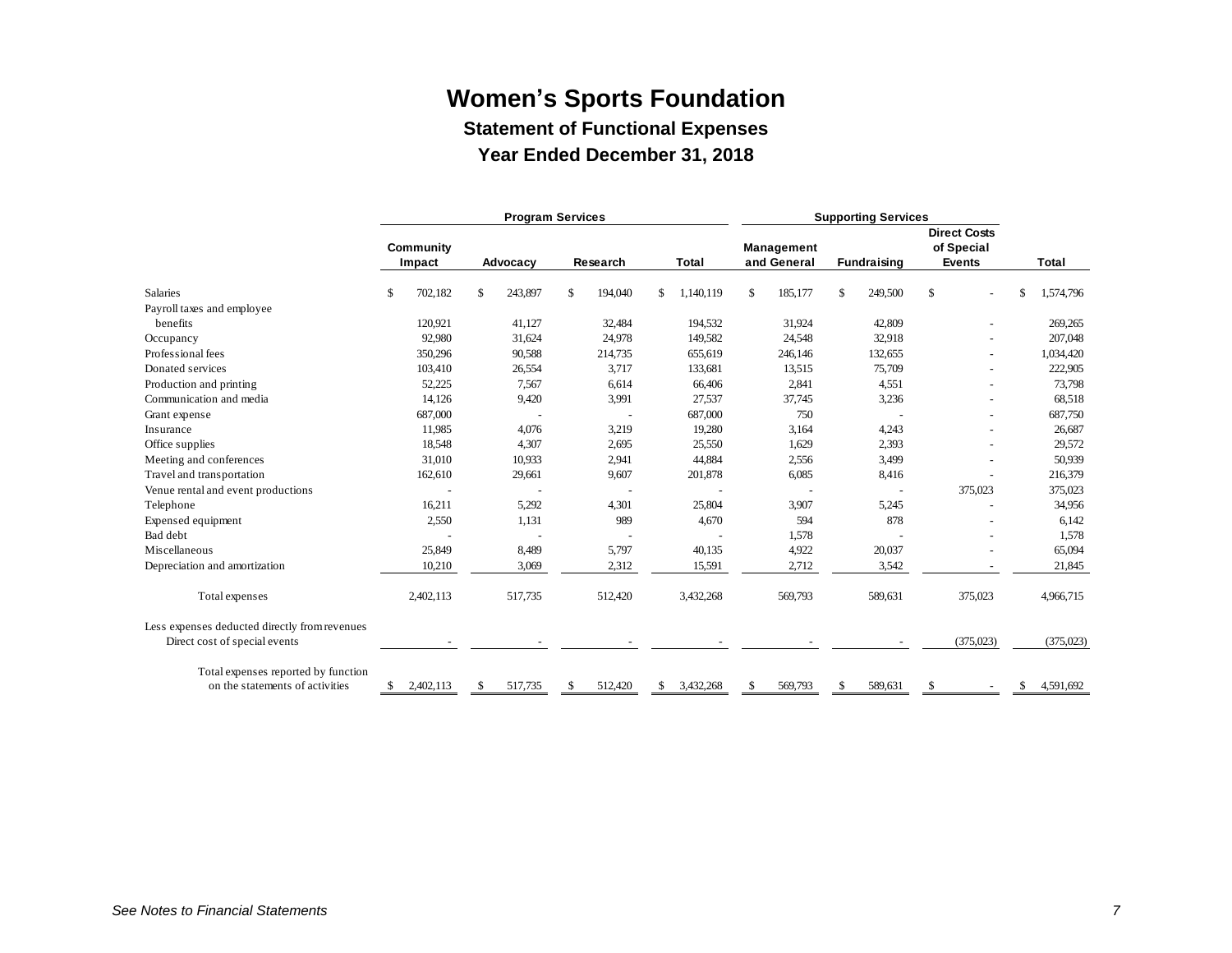**Statements of Cash Flows**

#### **Years Ended December 31, 2019 and 2018**

<span id="page-9-0"></span>

|                                                        | 2019          | 2018 |            |  |
|--------------------------------------------------------|---------------|------|------------|--|
| <b>Operating Activities</b>                            |               |      |            |  |
| Change in net assets                                   | \$<br>33,434  | \$   | (860, 737) |  |
| Items not requiring (providing) cash                   |               |      |            |  |
| Depreciation and amortization                          | 89,307        |      | 21,845     |  |
| Bad debt expense                                       | 4,313         |      | 1,578      |  |
| Net realized and unrealized loss (gain) on investments | (282, 895)    |      | 170,231    |  |
| Donated investments                                    |               |      | (57, 182)  |  |
| Changes in                                             |               |      |            |  |
| Contributions receivable                               | (173,317)     |      | 353,950    |  |
| Prepaid expenses and other assets                      | 14,987        |      | (22,529)   |  |
| Accounts payable and accrued expenses                  | 62,830        |      | 161,428    |  |
| Grants payable                                         | 191,667       |      | (50,000)   |  |
| Deferred revenue                                       | 11,967        |      | 26,283     |  |
| Deferred rent                                          | 10,601        |      | 4,720      |  |
| Net cash used in operating activities                  | (37,106)      |      | (250, 413) |  |
| <b>Investing Activities</b>                            |               |      |            |  |
| Purchases of investments                               | (518, 479)    |      | (164, 695) |  |
| Proceeds from sales of investments                     | 348,446       |      | 98,808     |  |
| Purchase of property and equipment                     | (436, 631)    |      | (154,800)  |  |
| Net cash used in investing activities                  | (606, 664)    |      | (220, 687) |  |
| Net Decrease in Cash and Cash Equivalents              | (643,770)     |      | (471, 100) |  |
| Cash and Cash Equivalents, Beginning of Year           | 1,430,885     |      | 1,901,985  |  |
| Cash and Cash Equivalents, End of Year                 | \$<br>787,115 | \$   | 1,430,885  |  |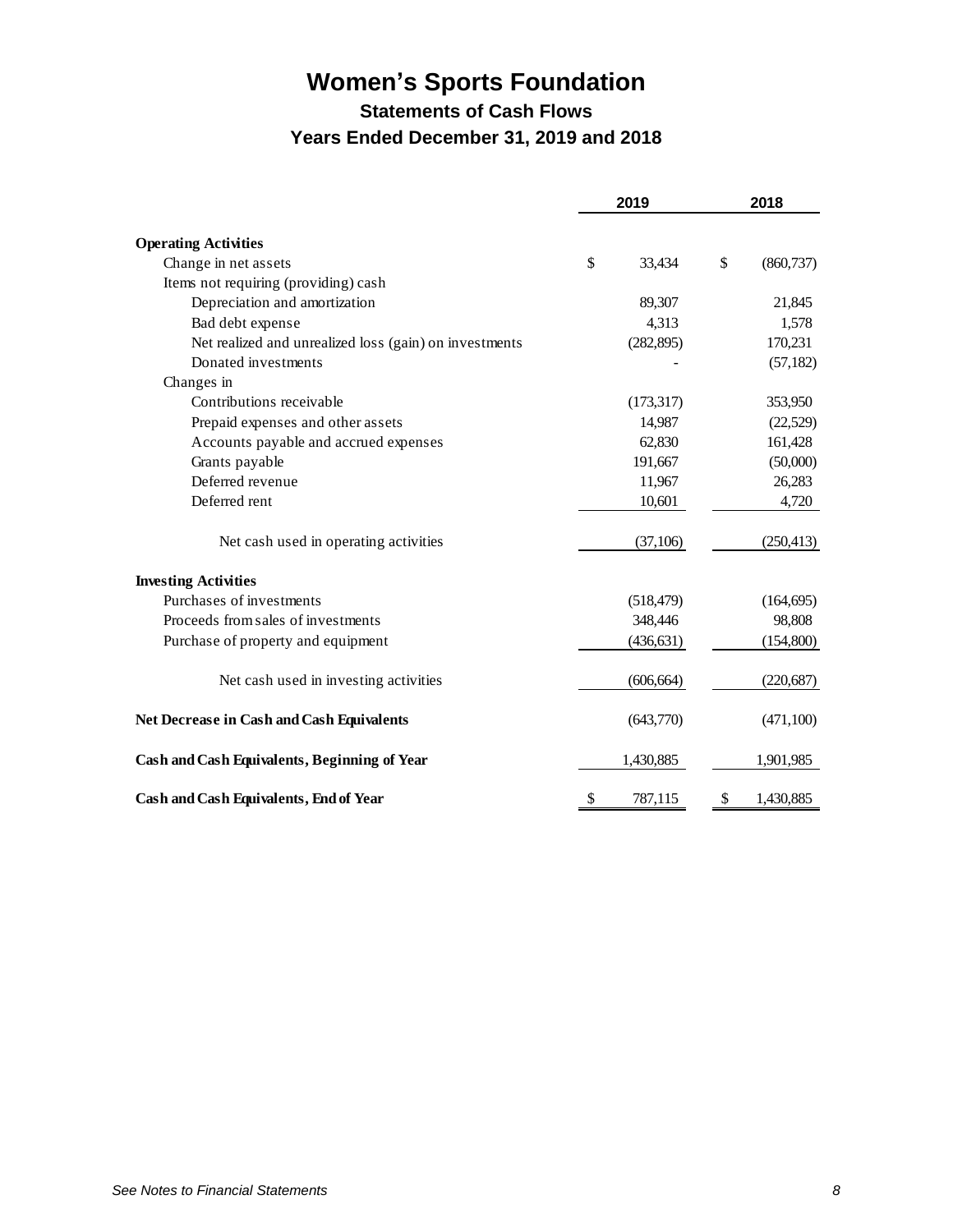**Notes to Financial Statements December 31, 2019 and 2018**

#### <span id="page-10-0"></span>**Note 1: Nature of Operations and Summary of Significant Accounting Policies**

#### *Nature of Operations*

The Women's Sports Foundation (the Foundation) exists to enable girls and women to reach their potential in sport and life. We are an ally, an advocate and a catalyst. Founded by Billie Jean King in 1974, we strengthen and expand participation and leadership opportunities through research, advocacy, community programming and a wide variety of collaborative partnerships. The Foundation has positively shaped the lives of millions of youth, high school and collegiate studentathletes, elite athletes and coaches. We're building a future where every girl and woman can #KeepPlaying and unlock the lifelong benefits of sport participation. All girls. All women. All sports. To learn more about the Foundation, please visit www.WomensSportsFoundation.org.

Over the past 45 years, the Foundation has produced 48 research studies, provided more than \$80 million in cash and curriculum grants to organizations nationally and served more than 1.8 million girls nationwide. The Foundation is funded primarily by contributions, grants and special events.

The following is a summary of programs provided by the Foundation:

#### **Community Impact: Create the Change**

Engagement and retention of girls in sport is a top priority. This is particularly critical because girls drop out of sport during adolescence at twice the rate of boys. Moreover, in communities where there are multiple barriers to participation (*i.e.*, limited resources, transportation and financial obstacles, cultural and language barriers, among others), girls are far less likely to play. The Foundation provide tools and technical assistance to support coaches, parents, administrators and community leaders to strengthen recruitment, engagement and quality of programming for girls.

The centerpiece of our community impact work is the Foundation's Sports 4 Life program that helps increase participation and retention of African-American and Hispanic girls, ages 11-18, in developmental youth sports programs. To date, the Foundation has awarded more than \$1,100,000 in grants to 130+ community-based organizations around the country, touching the lives of over 50,000 girls. The Foundation's award-winning curriculum, "GoGirlGo!" continues to serve as a primary education tool to improve the health of sedentary girls and keep girls involved in physical activity. To date, the curriculum has reached over one million girls and the usage continues to expand. The Foundation is proud to participate in a new partnership with First Book, a leading notfor-profit working to achieve educational equality through books and literacy resources for underserved youth. The Foundation's Travel & Training Fund is a national program that provides accomplished female athletes with funding to reduce financial obstacles and put training and competitive goals within reach. Since 1984, the Foundation awarded grants to more than 1,300 athletes. The Foundation's Athlete Ambassador Program engages elite athletes as role models for the girls we serve. The ambassadors attend the Foundation's national events or are paired with the Foundation's community partners in their local communities to share inspiring personal stories, offer clinics focused on health, leadership and responsibility and provide motivation for girls to see themselves as athletes, regardless of their level of play. The Foundation's Athlete Leadership Connection is designed by athletes for athletes and uses leadership development and career training as a springboard for success off the field of play.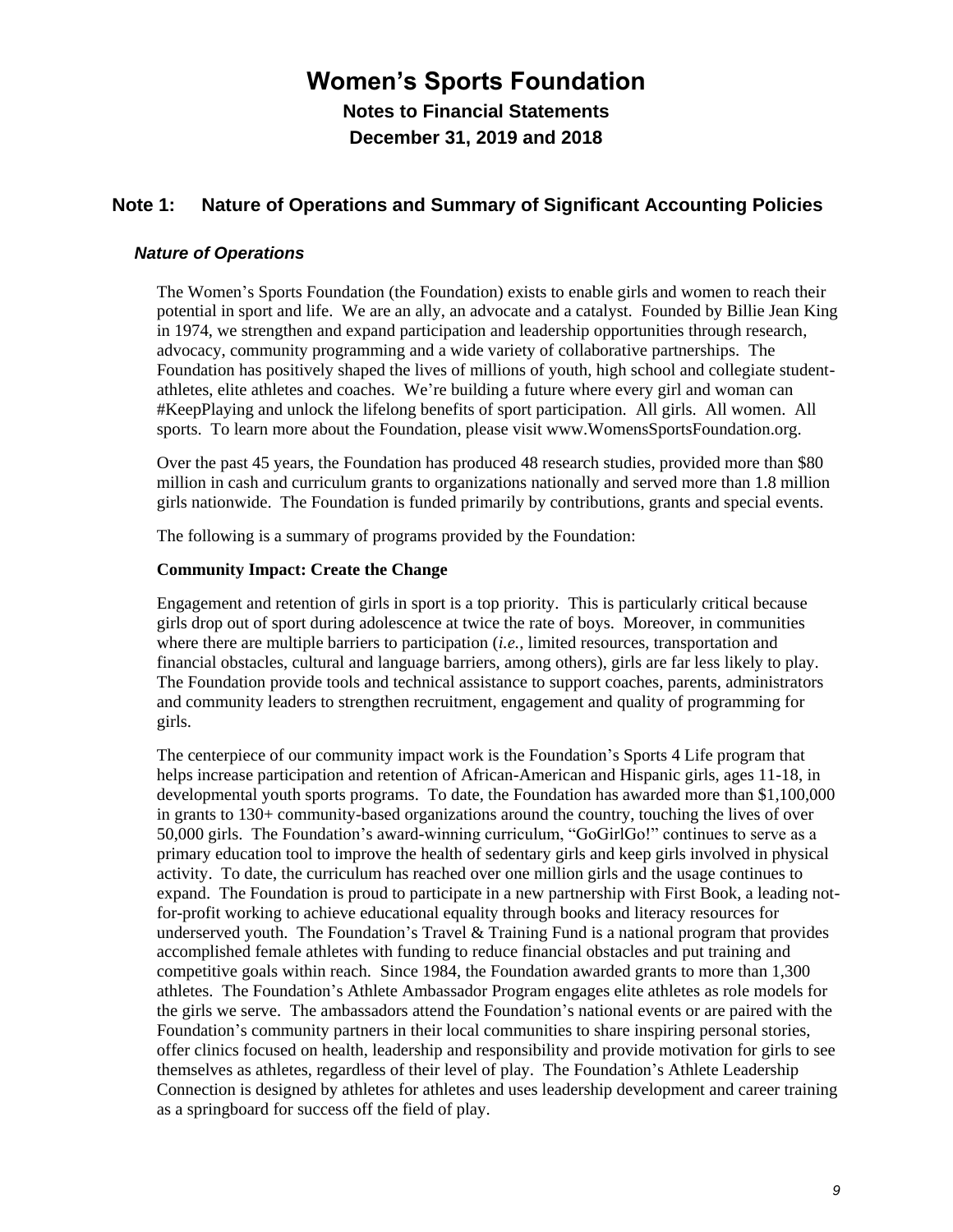#### **Advocacy: Shape the Future**

The Foundation has been serving as the collective voice for girls and women since its inception. Protecting Title IX, promoting gender equity and empowering others to take action is the cornerstone of the Foundation's work. In partnership with others, the Foundation works throughout the year to advocate at the national, state and grassroots levels for gender equality focusing on developmental youth and high school sports as well as collegiate and elite athletics. The Foundation is particularly dedicated to the needs of underserved girls, including girls of color, those with disabilities, members of the LGBTQ community and girls living in low socioeconomic communities with limited resources. The Foundation's advocacy efforts include promoting leadership opportunities for women and addressing gender bias and discrimination in all areas of sport through public policy, coalition building, improved access, opportunity and public education.

We advocate for equal access to sports through enforcement of Title IX and other policies shaping legislation and opportunity in schools and communities. At the grassroots level, we educate the public about policies and tactics to attain gender equity in sports and empower them to take action. At the national level, the Foundation is viewed as the authority on gender equity through sports while ensuring intersectional voices are amplified. We promote increased presence and visibility of female role models in women's sports. The Foundation continues championing various advocacy initiatives through its Sports Advocacy Network, comprised of advocacy experts at all levels. As a founder of the National Girls and Women in Sports Day, the Foundation celebrates the extraordinary achievements of women in sports every February on Capitol Hill and in all 50 states with more than 400 local grassroots events. In 2018, the Foundation established Tara VanDerveer Fund for the Advancement of Women in Coaching and Scott Pioli & Family Fund for Women Football Coaches and Scouts providing mentorship and support for aspiring female coaches.

#### **Research: Understand the Facts**

Research serves as a springboard for all of our work. The Foundation has maintained a comprehensive agenda of signature research projects for more than 30 years. Our evidence-based public interest research on girls and women in sports and physical activity anchors all of our policy outreach and fuels our initiatives. It fosters public discourse on the vital importance of sport participation to the health and well-being of girls, diversity and inclusiveness in sport, and leadership opportunities for women. Data combined with experiences on the ground help to identify best practices and inform our programming. The Foundation conducts rigorous evaluation to assess impact against clearly defined benchmarks.

Recently conducted research includes: Teen Sport in America, examining the outcomes of sport participation on teen's health, academic and psychological well-being; Women in the 2018 Olympic and Paralympic Games, focusing on the trends in participation, leadership opportunities and media coverage for women; and Beyond X's and O's, revealing gender disparities within collegiate coaching. The Foundation's latest research initiative, Coaching Through a Gender Lens: Maximizing Girls' Play and Potential, examines the intersection between girl's development and sport experience with coaching strategies and practice.

#### *Basis of Accounting*

The financial statements are prepared on the accrual basis of accounting.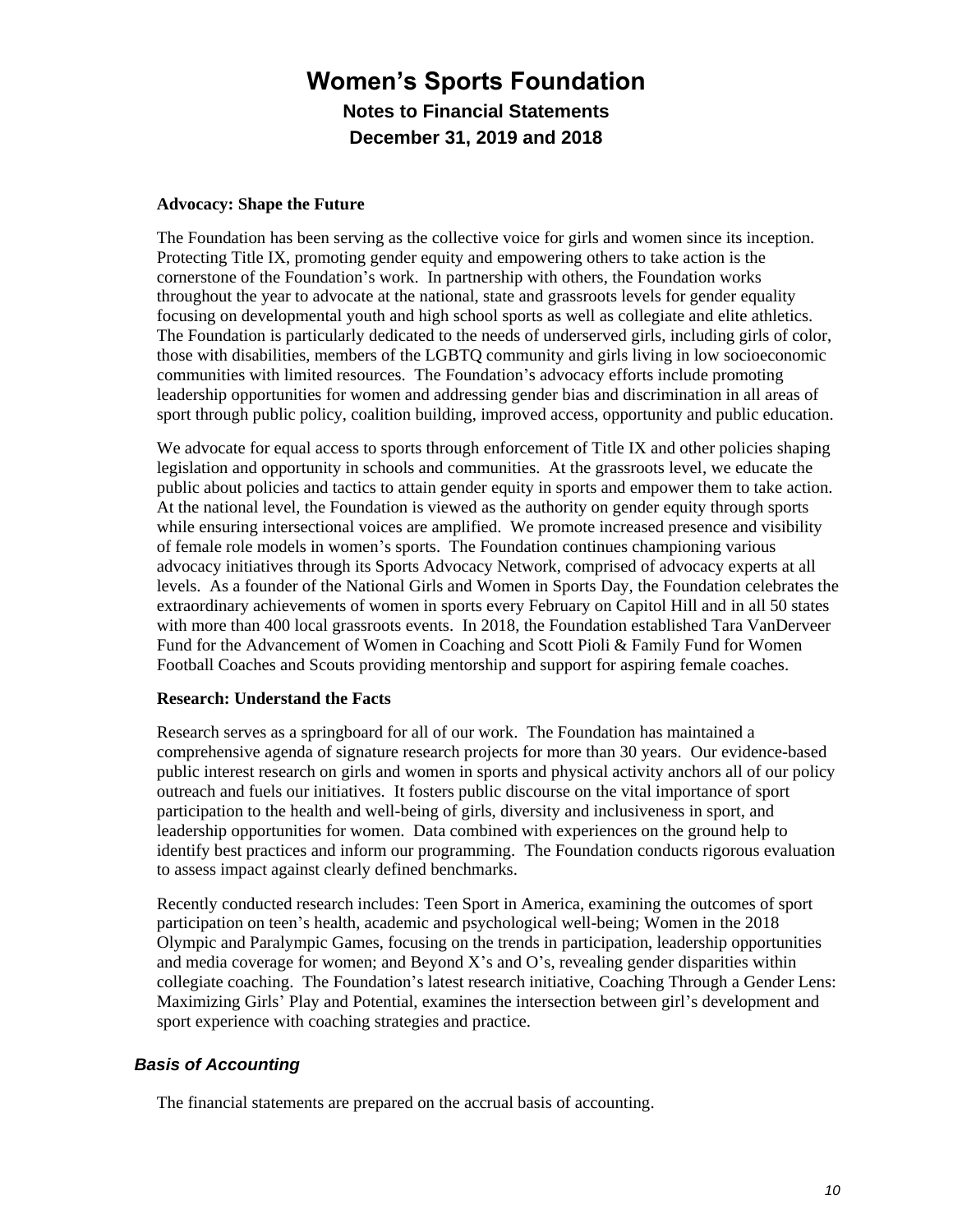#### *Use of Estimates*

The preparation of financial statements in conformity with accounting principles generally accepted in the United States of America requires management to make estimates and assumptions that affect the reported amounts of assets and liabilities and disclosure of contingent assets and liabilities at the date of the financial statements and the reported amounts of revenues, expenses gains, losses and other changes in net assets during the reporting period. Actual results could differ from those estimates.

#### *Cash and Cash Equivalents*

The Foundation considers all liquid investments with original maturities of three months or less to be cash equivalents. At December 31, 2019 and 2018, cash equivalents consisted primarily of money market accounts with brokers.

Uninvested cash and cash equivalents included in investment accounts, including endowment accounts and assets limited as to use, are not considered to be cash and cash equivalents.

At December 31, 2019, the Foundation's cash accounts exceeded federally insured limits by approximately \$586,000.

#### *Investments and Net Investment Return*

The Foundation measures securities at fair value.

Investment return includes dividend, interest and other investment income; realized and unrealized gains and losses on investments carried at fair value; and realized gains and losses on other investments, less external and direct internal investment expenses. Gains and losses on the sale of securities are recorded on the trade date and are determined using the specific identification method.

Investment return that is initially restricted by donor stipulation and for which the restriction is met in the same time period are recorded as revenue with donor restrictions and then released from restriction. Other investment return is reflected in the statements of activities with or without donor restrictions based upon the existence and nature of any donor or legally imposed restrictions.

The Foundation maintains pooled investment accounts for its endowments. Investment income and realized and unrealized gains and losses from securities in the pooled investment accounts are allocated monthly to the individual endowments based on the relationship of the fair value of the interest of each endowment to the total fair value of the pooled investments accounts, as adjusted for additions to or deductions from those accounts.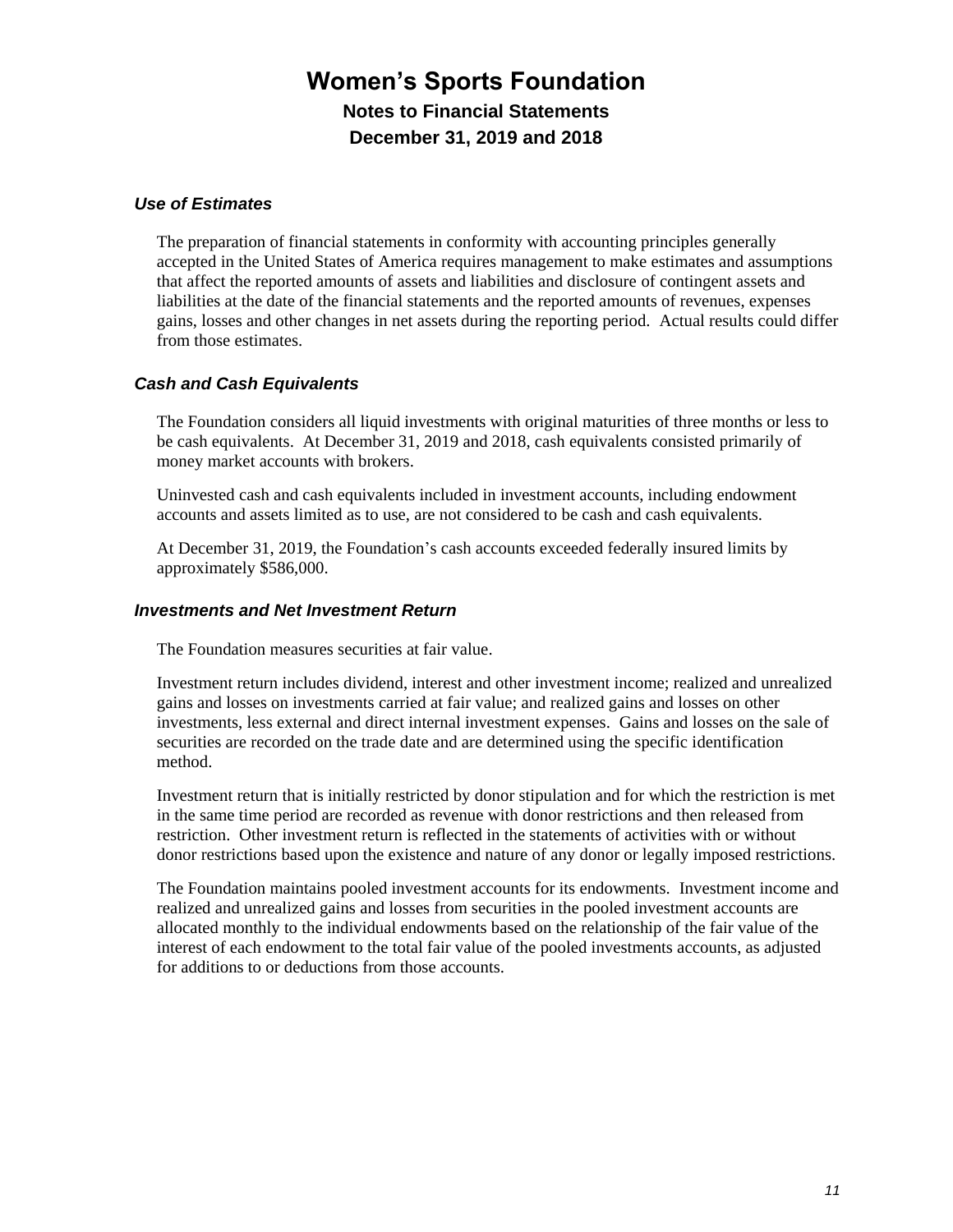#### *Property and Equipment*

Property and equipment are stated at cost less accumulated depreciation. Items with a cost of \$1,000 or greater and an estimated useful life of one year or greater are capitalized. Depreciation is charged to expense using the straight-line method over the estimated useful life of each asset. Leasehold improvements are amortized over the shorter of the lease term or respective estimated useful lives.

| Equipment              | 3-7 years    |
|------------------------|--------------|
| Furniture and fixtures | 7 years      |
| Leasehold improvements | $41/2$ years |
| Website                | 3 years      |

#### *Long-Lived Asset Impairment*

The Foundation evaluates the recoverability of the carrying value of long-lived assets whenever events or circumstances indicate the carrying amount may not be recoverable. If a long-lived asset is tested for recoverability and the undiscounted estimated future cash flows expected to result from the use and eventual disposition of the asset are less than the carrying amount of the asset, the asset cost is adjusted to fair value and an impairment loss is recognized as the amount by which the carrying amount of a long-lived asset exceeds its fair value.

No asset impairment was recognized during the years ended December 31, 2019 and 2018.

#### *Deferred Revenue*

Revenue from fees for future special events is deferred and recognized over the periods to which the fees relate.

#### *Grants Payable*

Grants payable are recorded as a liability and related expense when the Board of Trustees approves the grant.

#### *Net Assets*

Net assets, revenues, gains and losses are classified based on the existence or absence of donor- or grantor-imposed restrictions.

Net assets without donor restrictions are available for use in general operations and not subject to donor or certain grantor restrictions.

Net assets with donor restrictions are subject to donor- or certain grantor- imposed restrictions. Some donor-imposed restrictions are temporary in nature, such as those that will be met by the passage of time or other events specified by the donor. Other donor-imposed restrictions are perpetual in nature, where the donor stipulates that resources be maintained in perpetuity.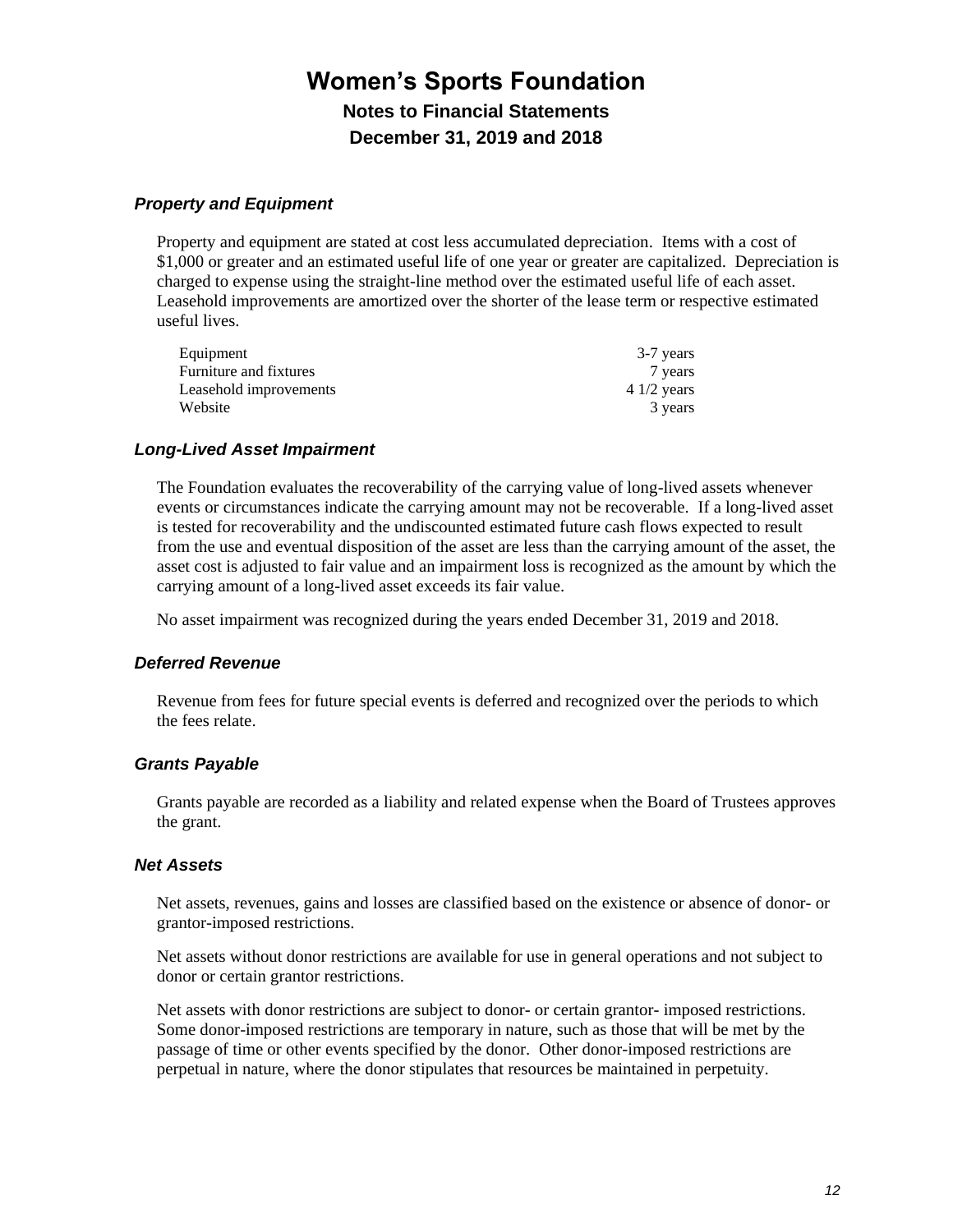#### *Contributions*

Contributions are provided to the Foundation either with or without restrictions placed on the gift by the donor. Revenues and net assets are separately reported to reflect the nature of those gifts – with or without donor restrictions. The value recorded for each contribution is recognized as follows:

| <b>Nature of the Gift</b>                                                                                                                               | <b>Value Recognized</b>                                                                                                       |
|---------------------------------------------------------------------------------------------------------------------------------------------------------|-------------------------------------------------------------------------------------------------------------------------------|
| Conditional gifts, with or without restriction<br>Gifts that depend on the Foundation overcoming a<br>donor-imposed barrier to be entitled to the funds | Not recognized until the gift becomes<br>unconditional, <i>i.e.</i> , the donor-imposed<br>barrier is met                     |
| Unconditional gifts, with or without restriction<br>Received at date of $g$ ift – cash and other assets                                                 | Fair value                                                                                                                    |
| Received at date of gift – property, equipment and<br>long-lived assets                                                                                 | Estimated fair value                                                                                                          |
| Expected to be collected within one year                                                                                                                | Net realizable value                                                                                                          |
| Collected in future years                                                                                                                               | Initially reported at fair value determined<br>using the discounted present value of<br>estimated future cash flows technique |

In addition to the amount initially recognized, revenue for unconditional gifts to be collected in future years is also recognized each year as the present-value discount is amortized using the levelyield method.

When a donor stipulated time restriction ends or purpose restriction is accomplished, net assets with donor restrictions are reclassified to net assets without donor restrictions and reported in the statements of activities as net assets released from restrictions.

Gifts and investment income that are originally restricted by the donor and for which the restriction is met in the same time period are recorded as revenue with donor restrictions and then released from restriction.

Conditional contributions having donor stipulations which are satisfied in the period the gift is received are recorded as revenue and net assets without donor restrictions.

#### *In-Kind Contributions*

In addition to receiving cash contributions, the Foundation receives in-kind contributions of services and merchandise from various donors. It is the policy of the Foundation to record the estimated fair value of certain in-kind donations as an expense in its financial statements, and similarly increase contribution revenue by a like amount. For the years ended December 31, 2019 and 2018, \$78,227 and \$222,905, respectively, was received in in-kind contributions.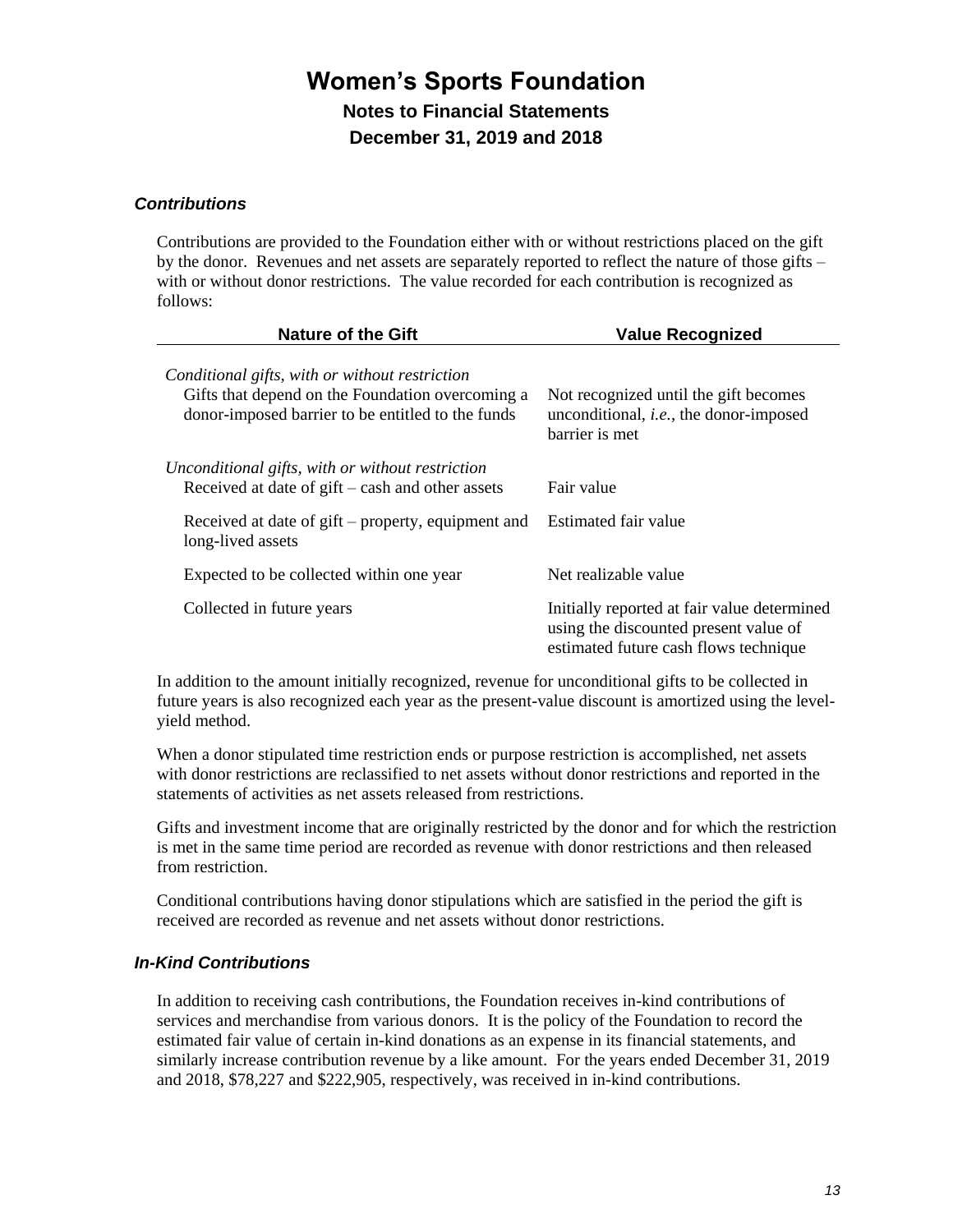#### *Special Events*

The Foundation conducts special events in which a portion of the gross proceeds paid by the participants represents payment for the direct cost of the benefits received by the participants at the events. All proceeds received are recorded as special events revenues in the accompanying statements of activities.

#### *Rent Expense*

Operating lease expense has been recorded on the straight-line basis over the life of the lease. Deferred rent is recorded for the difference between the fixed payment and the rent expense.

#### *Income Taxes*

The Foundation is exempt from income taxes under Section  $501(c)(3)$  of the Internal Revenue Code and a similar provision of state law. However, the Foundation is subject to federal income tax on any unrelated business taxable income.

The Foundation files tax returns in the U.S. federal jurisdiction.

#### *Functional Allocation of Expenses*

The costs of supporting the various programs and other activities have been summarized on a functional basis in the statements of activities. The statements of functional expenses present the natural classification detail of expenses by function. Certain costs have been allocated among the program, management and general and fund raising categories based on the direct allocation of the costs incurred for the programs or support services, and allocation of the salaries of each employee based on the amount of their time spent on the programs.

#### *Transfers Between Fair Value Hierarchy Levels*

Transfers in and out of Level 1 (quoted market prices), Level 2 (other significant observable inputs) and Level 3 (significant unobservable inputs) are recognized on the period ending date.

#### **Note 2: Change in Accounting Principle**

#### *Topic 606, Revenue from Contracts with Customers*

On January 1, 2019, the Foundation adopted Accounting Standards Codification (ASC) 606, *Revenue from Contracts with Customers* (Topic 606), using a modified retrospective method of adoption to all contracts with members and customers that were not complete as of January 1, 2019.

The core guidance in Topic 606 is to recognize revenue to depict the transfer of promised goods or services to members or customers, in amounts that reflect the consideration to which the Foundation expects to be entitled in exchange for those goods or services.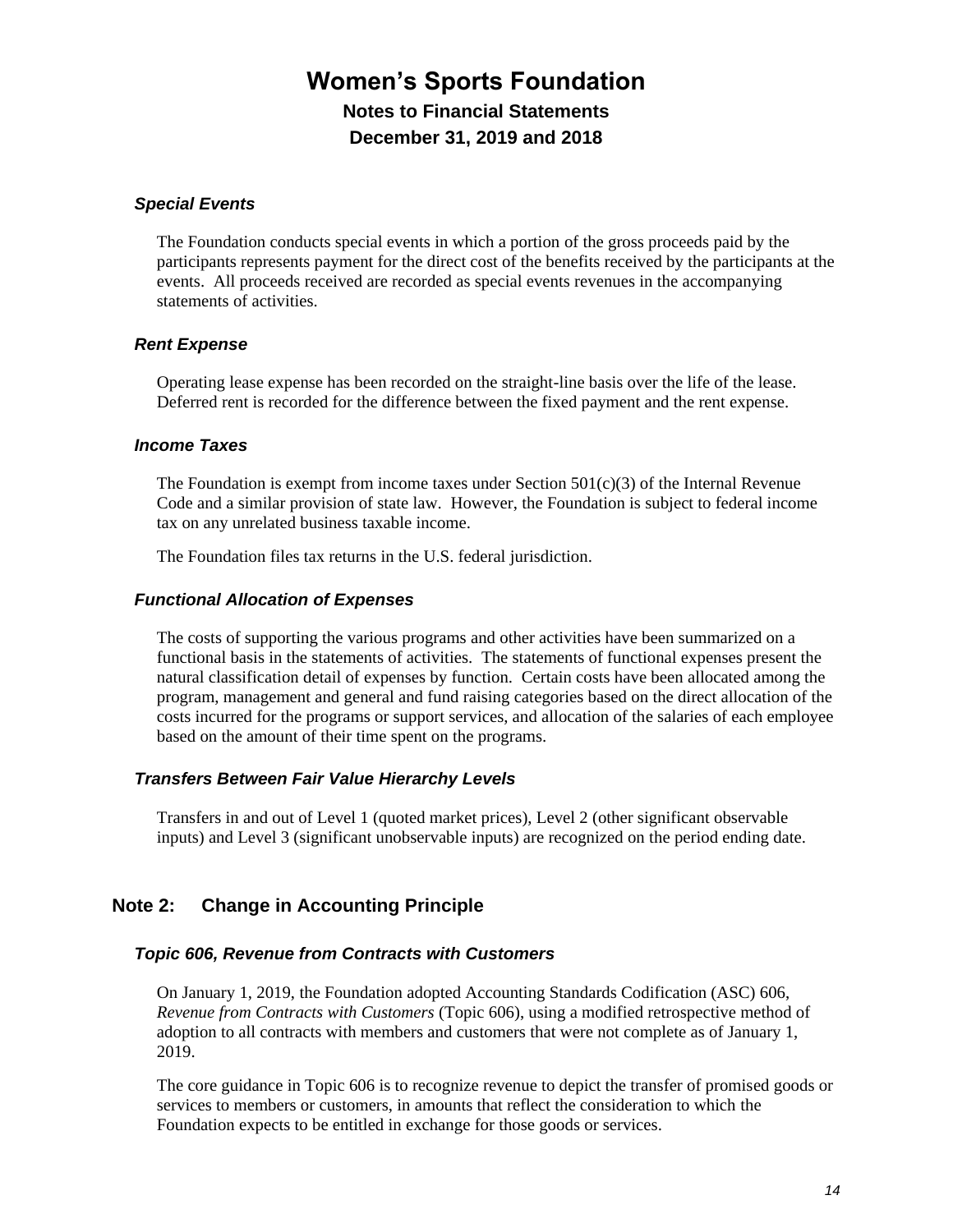The amount to which the Foundation expects to be entitled is calculated as the transaction price and recorded as revenue in exchange for providing goods or services. As part of the adoption, the Foundation elected the practical expedient to apply the revenue recognition guidance to a portfolio of contracts with similar characteristics in the revenue recognition model. The Foundation also elected the optional exemption to not disclose the aggregate amount of the transaction price allocated to performance obligations that are unsatisfied or partially satisfied as of December 31, 2019.

Adoption of Topic 606 resulted in changes in presentation of financial statements and related disclosures in the notes to the financial statements.

#### **Note 3: Revisions**

The December 31, 2018 statement of functional expenses has been revised for an immaterial error whereby catering and hall expenses reported as direct cost of special events of \$375,023 were improperly excluded. The revision increased catering and hall – direct costs of special events from \$0 to \$375,023, total expenses from \$4,591,692 to \$4,966,715, and decreased the reconciliation of catering and hall – direct costs of special events to report total expenses included in the expense section of the statement of activities from \$0 to (\$375,023).

The December 31, 2018 disclosures within *Note 4* about fair value of assets and liabilities have been revised for an immaterial error whereby government bonds and corporate bonds were improperly classified as a Level 2 investment. The revision reduced government bonds and corporate bonds – Level 2 from \$613,039 and \$312,126, respectively, to \$0, increased government bonds and corporate bonds – Level 1, from \$0 to \$613,039 and \$312,126, respectively, decreased total investments – Level 2 from \$912,165 to \$0, and increased total investments – Level 1 from \$1,461,248 to \$2,386,413.

The December 31, 2018 disclosures within *Note 10* of net assets have been revised for an immaterial error in the classification of types of restrictions in year-end balances and related releases. The following line items for 2018 were affected by the revision.

|    |           |                   |           |                                  | <b>Effect of</b> |
|----|-----------|-------------------|-----------|----------------------------------|------------------|
|    |           |                   |           |                                  | Change           |
|    |           |                   |           |                                  |                  |
|    |           |                   |           |                                  |                  |
| \$ | 333,949   | \$                | 35,985    | \$                               | 297,964          |
|    |           |                   |           |                                  |                  |
|    |           |                   |           |                                  |                  |
|    | 1,324,500 |                   |           |                                  | 1,324,500        |
|    | 139,227   |                   |           |                                  | 139.227          |
|    |           |                   |           |                                  |                  |
|    |           |                   |           |                                  |                  |
|    | 111,200   |                   | 1,872,891 |                                  | (1,761,691)      |
|    |           |                   |           |                                  |                  |
|    | 15,900    |                   | 757.245   |                                  | (741, 345)       |
|    |           |                   |           |                                  |                  |
|    | 1,509,612 |                   | 811,014   |                                  | 698,598          |
|    | 71,680    |                   | 28,933    |                                  | 42,747           |
|    |           | <b>As Revised</b> |           | <b>As Previously</b><br>Reported |                  |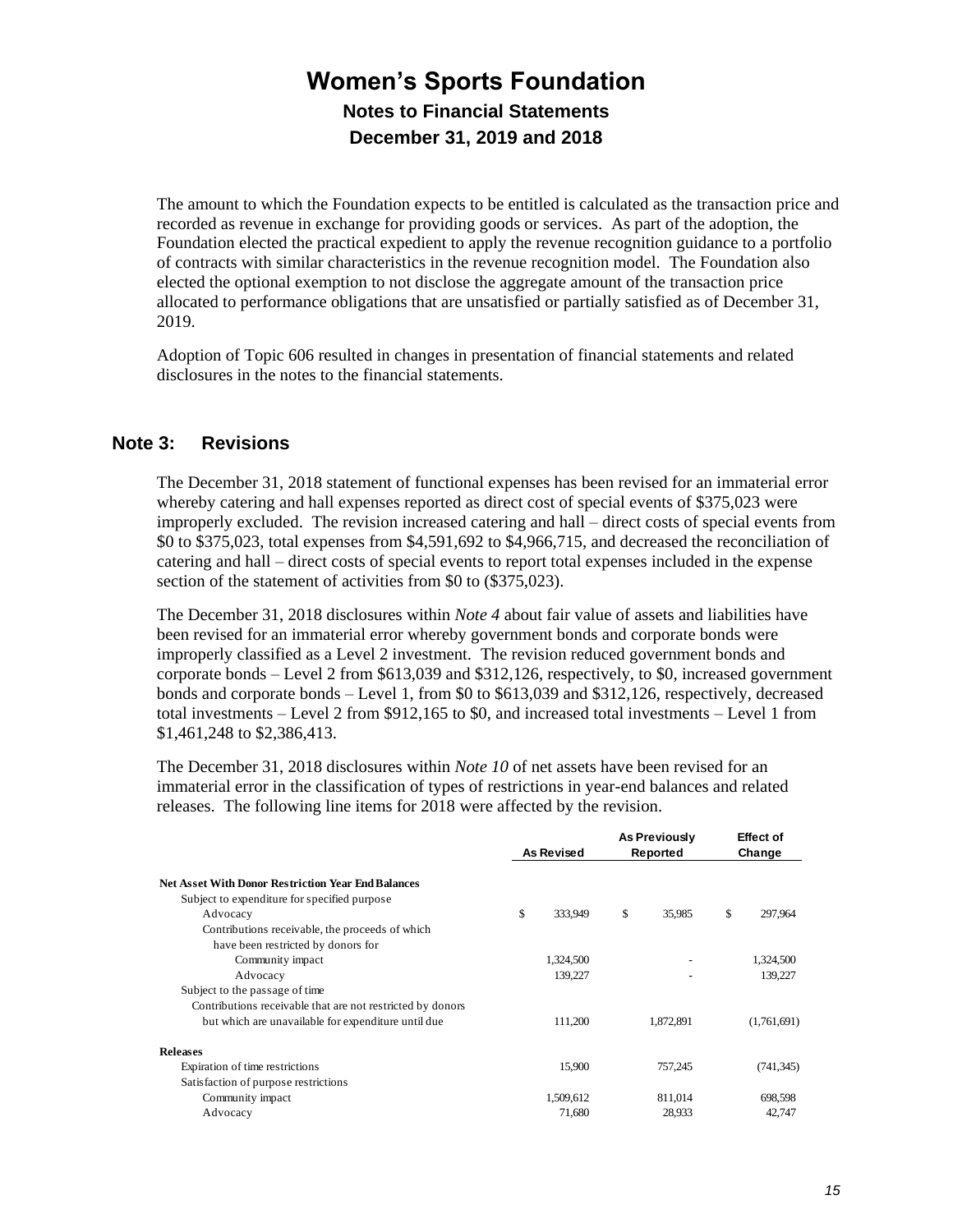The December 31, 2018 disclosures within *Note 12* of liquidity and availability have been revised for an immaterial error whereby the amount of contributions receivable excluded amounts due in greater than one year which amount had been deducted from the total as part of the donor-imposed restriction amount. The revision increased contributions receivable from \$1,483,643 to \$1,892,945, and financial assets available to meet cash needs for general expenditures within one year from \$1,703,750 to \$2,113,052.

#### **Note 4: Fair Value Measurements and Disclosures**

Fair value is the price that would be received to sell an asset or paid to transfer a liability in an orderly transaction between market participants at the measurement date. Fair value measurements must maximize the use of observable inputs and minimize the use of unobservable inputs. There is a hierarchy of three levels of inputs that may be used to measure fair value:

- **Level 1** Quoted prices in active markets for identical assets or liabilities
- Level 2 Observable inputs other than Level 1 prices, such as quoted prices for similar assets or liabilities; quoted prices in markets that are not active; or other inputs that are observable or can be corroborated by observable market data for substantially the full term of the assets or liabilities
- **Level 3** Unobservable inputs supported by little or no market activity and are significant to the fair value of the assets or liabilities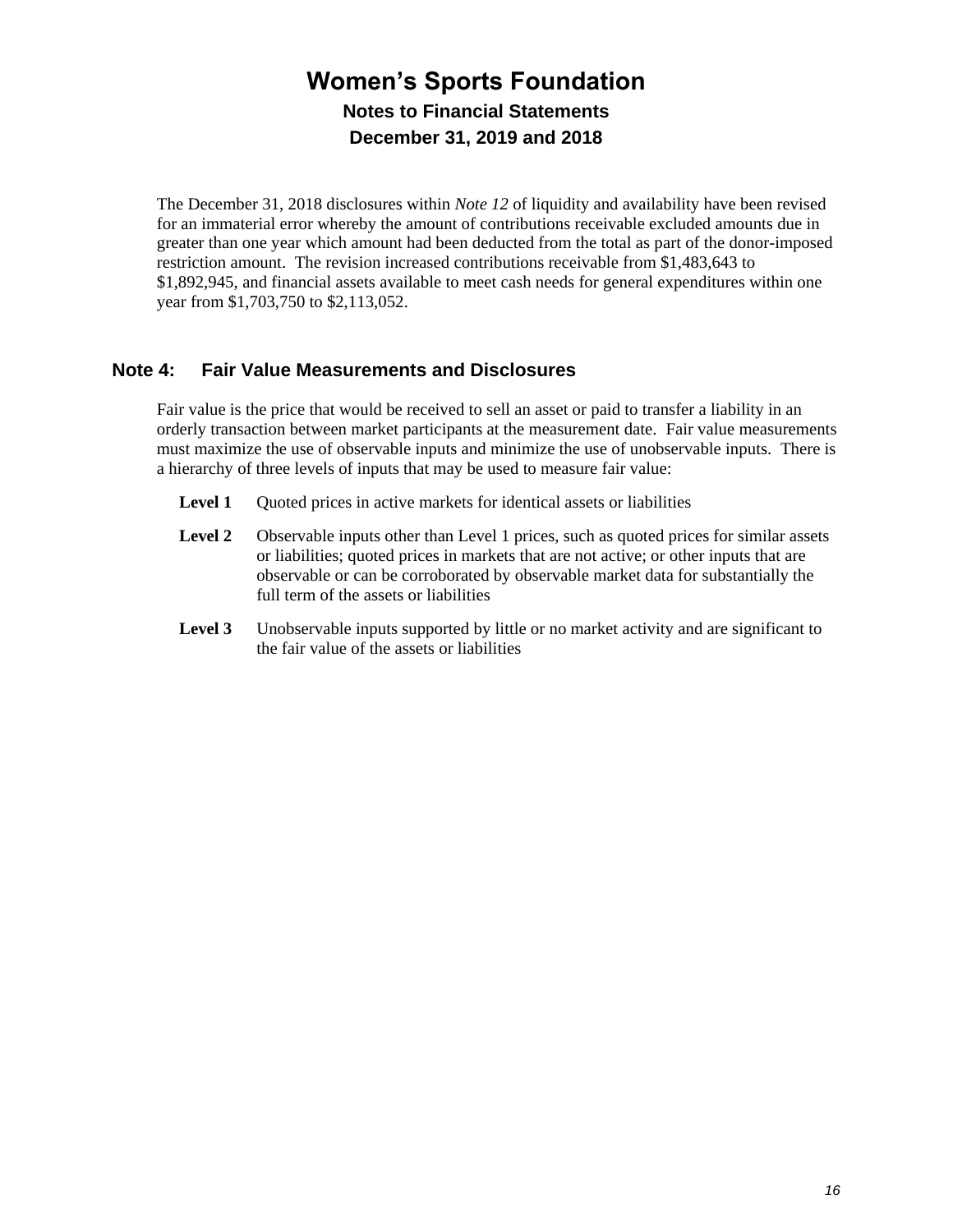#### *Recurring Measurements*

The following table presents the fair value measurements of assets and liabilities recognized in the accompanying statements of financial position measured at fair value on a recurring basis and the level within the fair value hierarchy in which the fair value measurements fall at December 31, 2019 and 2018:

|                                                           |    |           | <b>Fair Value Measurement Using</b> |                                                                                                 |    |                                                                         |                                                                  |  |  |  |
|-----------------------------------------------------------|----|-----------|-------------------------------------|-------------------------------------------------------------------------------------------------|----|-------------------------------------------------------------------------|------------------------------------------------------------------|--|--|--|
|                                                           |    | Total     |                                     | <b>Quoted Prices</b><br>in Active<br><b>Markets for</b><br><b>Identical Assets</b><br>(Level 1) |    | Significant<br>Other<br><b>Observable</b><br><b>Inputs</b><br>(Level 2) | <b>Significant</b><br>Unobservable<br><b>Inputs</b><br>(Level 3) |  |  |  |
| December 31, 2019                                         |    |           |                                     |                                                                                                 |    |                                                                         |                                                                  |  |  |  |
| <b>Investments</b>                                        |    |           |                                     |                                                                                                 |    |                                                                         |                                                                  |  |  |  |
| Equities                                                  |    |           |                                     |                                                                                                 |    |                                                                         |                                                                  |  |  |  |
| Domestic                                                  | \$ | 483,673   | \$                                  | 483,673                                                                                         | \$ |                                                                         | \$                                                               |  |  |  |
| Fixed income                                              |    |           |                                     |                                                                                                 |    |                                                                         |                                                                  |  |  |  |
| Government obligations                                    |    | 746,824   |                                     | 746,824                                                                                         |    |                                                                         |                                                                  |  |  |  |
| Corporate bonds                                           |    | 306,167   |                                     | 306,167                                                                                         |    |                                                                         |                                                                  |  |  |  |
| Mutual funds                                              |    | 1,361,967 |                                     | 1,361,967                                                                                       |    |                                                                         |                                                                  |  |  |  |
| Total investments reported<br>in the fair value hierarchy |    | 2,898,631 |                                     | 2,898,631                                                                                       |    |                                                                         |                                                                  |  |  |  |
| Cash and cash equivalents                                 |    | 23,709    |                                     |                                                                                                 |    |                                                                         |                                                                  |  |  |  |
| Total investments                                         |    | 2,922,340 |                                     | 2,898,631                                                                                       |    |                                                                         |                                                                  |  |  |  |

|                             |    |           | <b>Fair Value Measurement Using</b> |                                                                                    |    |                                                                   |               |                             |  |  |  |
|-----------------------------|----|-----------|-------------------------------------|------------------------------------------------------------------------------------|----|-------------------------------------------------------------------|---------------|-----------------------------|--|--|--|
|                             |    |           |                                     | <b>Quoted Prices</b><br>in Active<br><b>Markets for</b><br><b>Identical Assets</b> |    | <b>Significant</b><br>Other<br><b>Observable</b><br><b>Inputs</b> | <b>Inputs</b> | Significant<br>Unobservable |  |  |  |
|                             |    | Total     |                                     | (Level 1)                                                                          |    | (Level 2)                                                         | (Level 3)     |                             |  |  |  |
| December 31, 2018           |    |           |                                     |                                                                                    |    |                                                                   |               |                             |  |  |  |
| <b>Investments</b>          |    |           |                                     |                                                                                    |    |                                                                   |               |                             |  |  |  |
| Equities                    |    |           |                                     |                                                                                    |    |                                                                   |               |                             |  |  |  |
| Domestic                    | \$ | 381,645   | \$                                  | 381,645                                                                            | \$ |                                                                   | \$            |                             |  |  |  |
| Fixed income                |    |           |                                     |                                                                                    |    |                                                                   |               |                             |  |  |  |
| Government obligations      |    | 613,039   |                                     | 613,039                                                                            |    |                                                                   |               |                             |  |  |  |
| Corporate bonds             |    | 312,126   |                                     | 312,126                                                                            |    |                                                                   |               |                             |  |  |  |
| Mutual funds                |    | 1,079,603 |                                     | 1,079,603                                                                          |    |                                                                   |               |                             |  |  |  |
| Total investments reported  |    |           |                                     |                                                                                    |    |                                                                   |               |                             |  |  |  |
| in the fair value hierarchy |    | 2,386,413 |                                     | 2,386,413                                                                          |    |                                                                   |               |                             |  |  |  |
| Cash and cash equivalents   |    | 82,999    |                                     |                                                                                    |    |                                                                   |               |                             |  |  |  |
| Total investments           |    | 2,469,412 | S                                   | 2,386,413                                                                          | \$ |                                                                   |               |                             |  |  |  |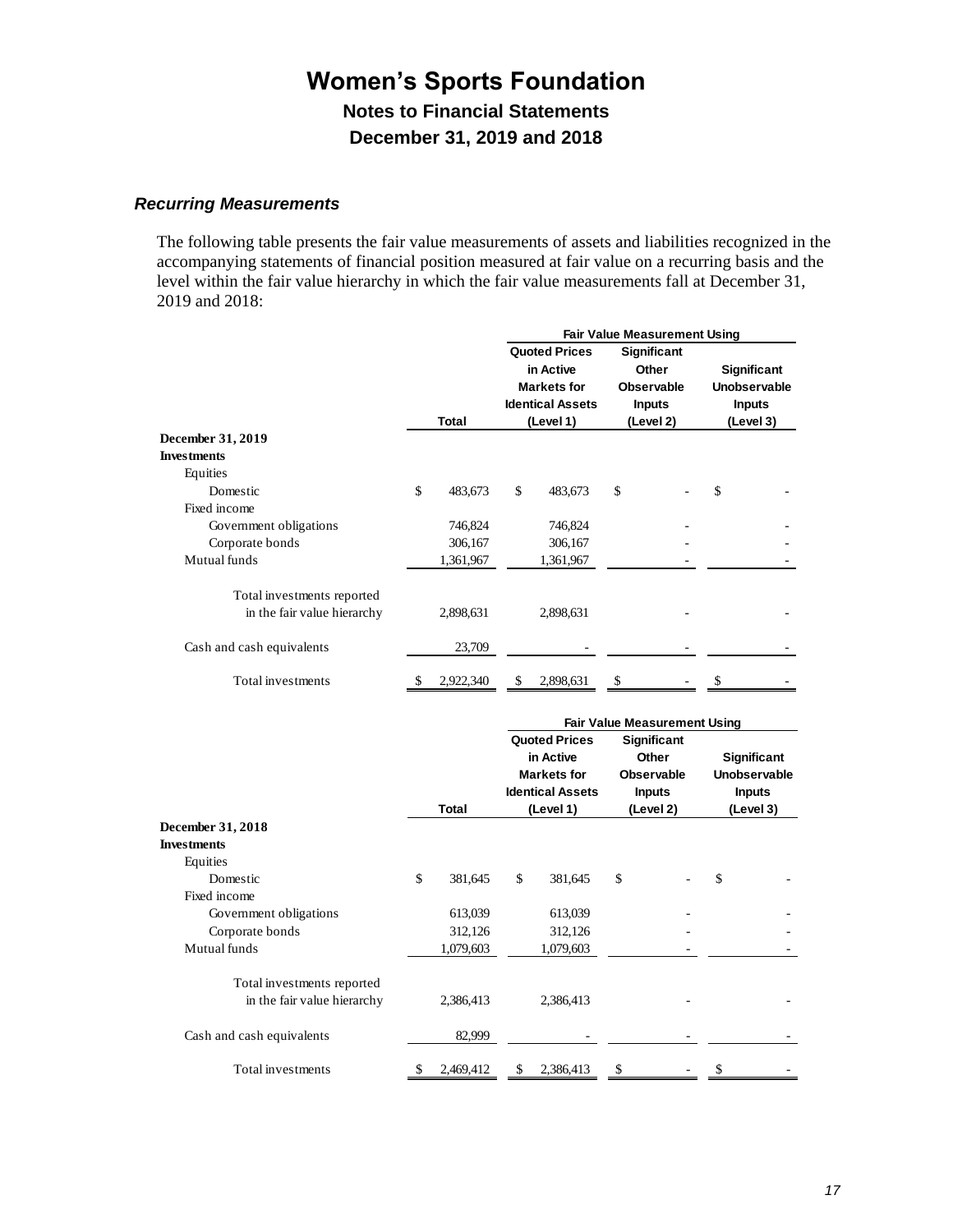The following is a description of the valuation methodologies and inputs used for assets measured at fair value on a recurring basis and recognized in the accompanying statements of financial position, as well as the general classification of such assets pursuant to the valuation hierarchy. There have been no significant changes in the valuation techniques during the year ended December 31, 2019.

#### *Investments*

Where quoted market prices are available in an active market, securities are classified within Level 1 of the valuation hierarchy. If quoted market prices are not available, then fair values are estimated by using quoted prices of securities with similar characteristics or independent asset pricing services and pricing models, the inputs of which are market-based or independently sourced market parameters, including, but not limited to, yield curves, interest rates, volatilities, prepayments, defaults, cumulative loss projections and cash flows. Such securities are classified in Level 2 of the valuation hierarchy. In certain cases where Level 1 or Level 2 inputs are not available, securities are classified within Level 3 of the hierarchy.

#### **Note 5: Contributions Receivable**

Contributions receivable consisted of the following:

|                                             |     | 2019                 | 2018                       |
|---------------------------------------------|-----|----------------------|----------------------------|
| Due in one year<br>Due in two to five years | \$  | 1,318,275<br>765,400 | \$<br>1,483,643<br>424,800 |
|                                             |     | 2,083,675            | 1,908,443                  |
| Less discount to present value              |     | (21, 726)            | (15, 498)                  |
|                                             | \$. | 2,061,949            | \$<br>1,892,945            |

Discount rates ranged from 1.60 percent to 4.63 percent and from 1.98 percent to 4.63 percent for 2019 and 2018, respectively.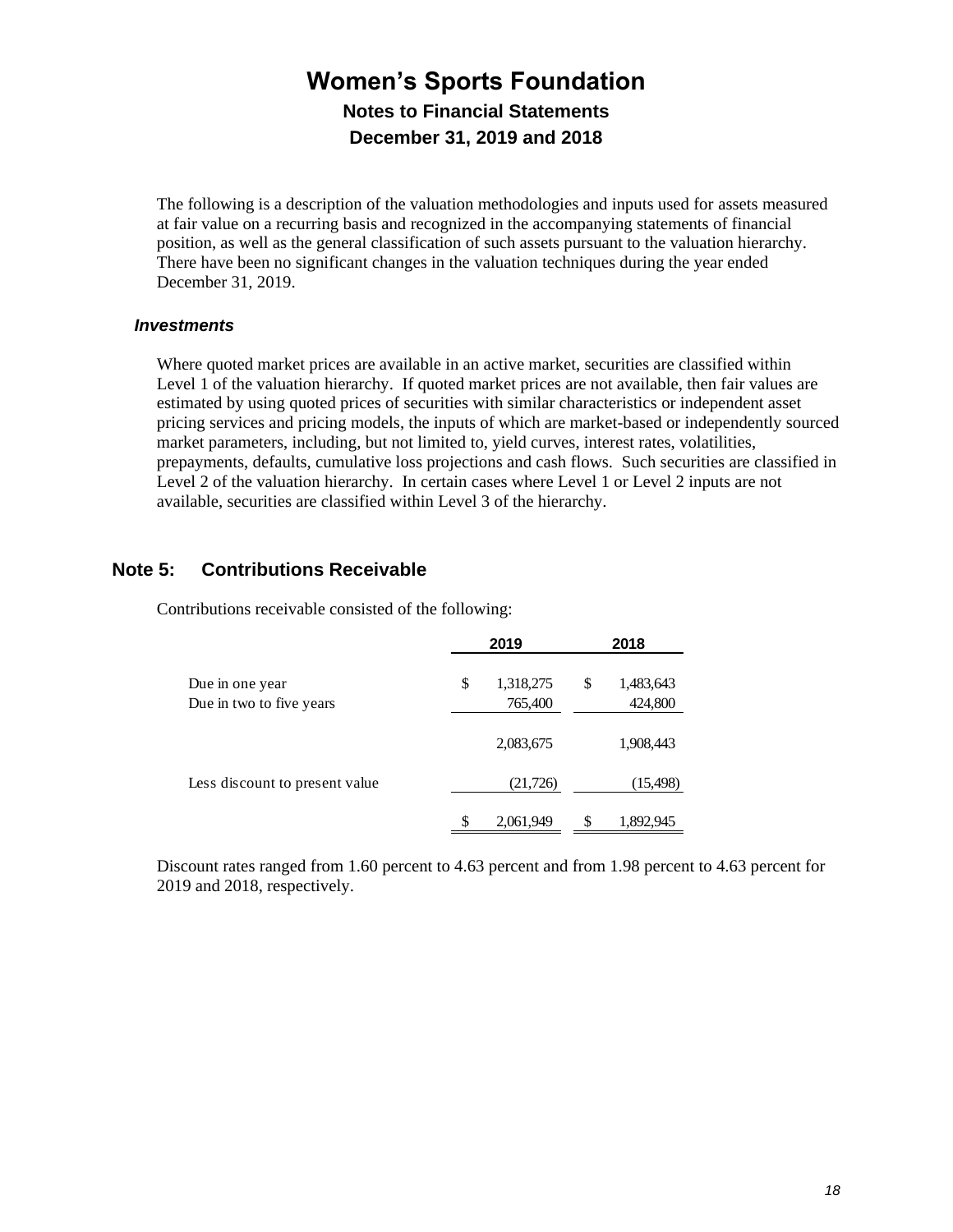**Notes to Financial Statements December 31, 2019 and 2018**

#### **Note 6: Property and Equipment**

|                                                | 2019          |               | 2018       |
|------------------------------------------------|---------------|---------------|------------|
| Equipment                                      | \$<br>51,043  | <sup>\$</sup> | 51,043     |
| Furniture and fixtures                         | 154,301       |               | 154,301    |
| Leasehold improvement                          | 392,274       |               | 382,193    |
| Website                                        | 426,550       |               |            |
|                                                | 1,024,168     |               | 587,537    |
| Less accumulated depreciation and amortization | (475, 464)    |               | (386, 157) |
|                                                | \$<br>548,704 | \$            | 201,380    |

#### **Note 7: Operating Leases**

The Foundation entered into a noncancelable lease agreement for their office space in New York City. The lease expires in March 2023.

In addition, the Foundation is obligated under various lease agreements for the use of equipment through 2023.

Total rent expense was \$279,283 and \$236,484 for the years ended December 31, 2019 and 2018, respectively.

Future minimum lease payments under operating leases are:

|      | <b>Office Space</b> | <b>Equipment</b> |    | Total   |
|------|---------------------|------------------|----|---------|
|      |                     |                  |    |         |
| 2020 | \$<br>233,129       | \$<br>41,546     | \$ | 274,675 |
| 2021 | 240,051             | 37,608           |    | 277,659 |
| 2022 | 247,180             | 38,646           |    | 285,826 |
| 2023 | 62,709              | 30,686           |    | 93,395  |
|      |                     |                  |    |         |
|      | \$<br>783,069       | \$<br>148,486    | S  | 931,555 |
|      |                     |                  |    |         |

#### **Note 8: Revenue from Contracts with Special Events Attendees**

#### *Special Events Revenue*

Revenue from special events is reported at the amount that reflects the consideration to which the Foundation expects to be entitled in exchange for the direct cost of the benefits received by the participant at the event.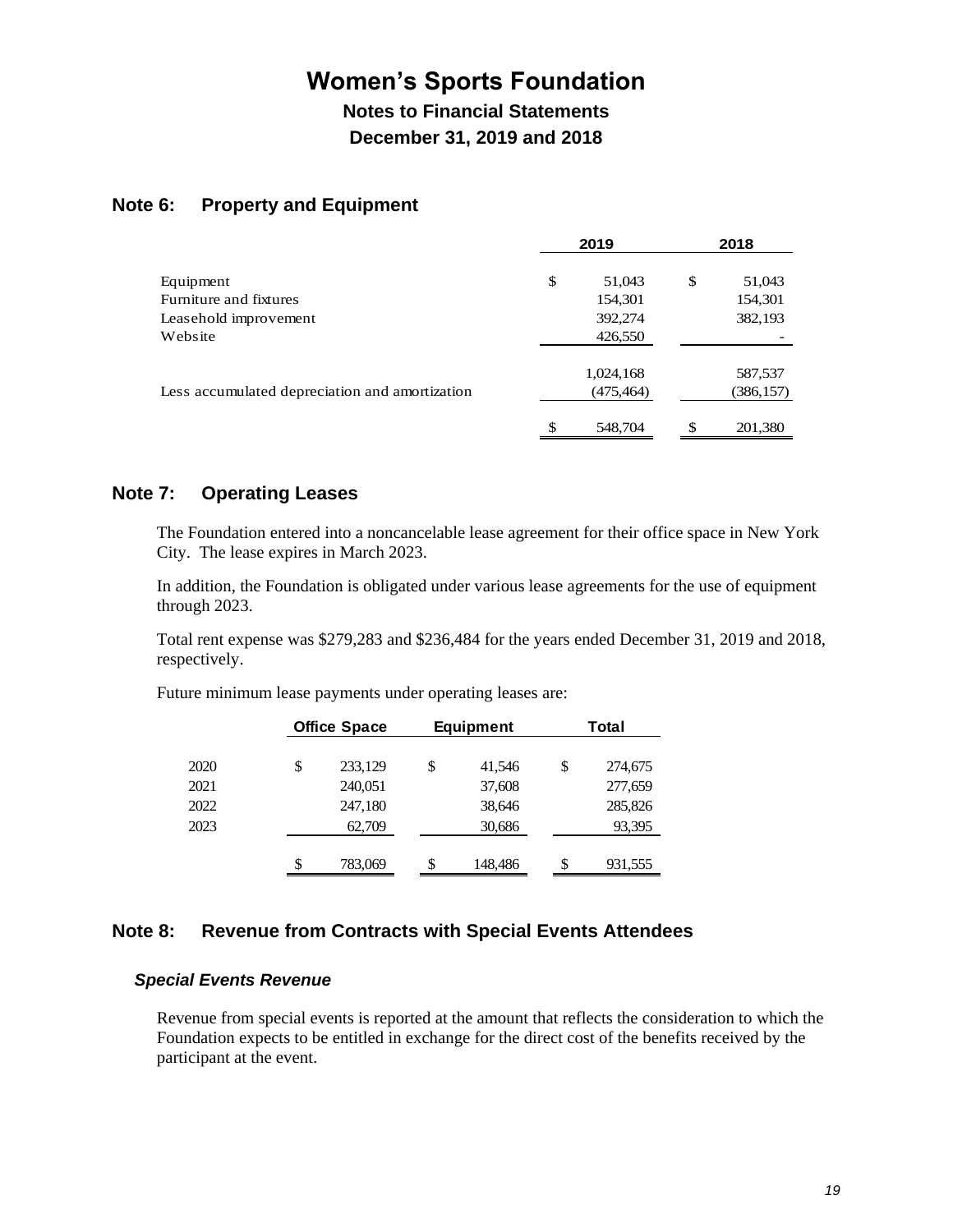## **Women's Sports Foundation Notes to Financial Statements**

**December 31, 2019 and 2018**

#### *Performance Obligations and Transaction Price Allocated to Remaining Performance Obligations*

Performance obligations are determined based on the nature of the services provided by the Foundation.

Revenue for performance obligations satisfied over time is generally recognized over the duration of the related special event.

#### *Transaction Price*

The Foundation determines the transaction price based on standard charges for goods and services provided.

For the year ended December 31, 2019, the Foundation recognized revenue of \$142,300 from goods and services that transfer to the attendee over time.

#### **Note 9: Pension Plan**

The Foundation has a defined contribution pension plan covering substantially all employees. The plan is non-contributory by the employees. The Foundation makes discretionary contributions to the plan. Employees are 100 percent vested into the plan after two years of services. Pension expense was \$57,311 and \$37,130 for 2019 and 2018, respectively.

The Foundation offers its employees a voluntary tax deferred annuity plan under Section 403(b) of the Internal Revenue Code. The Foundation does not make contributions to this plan.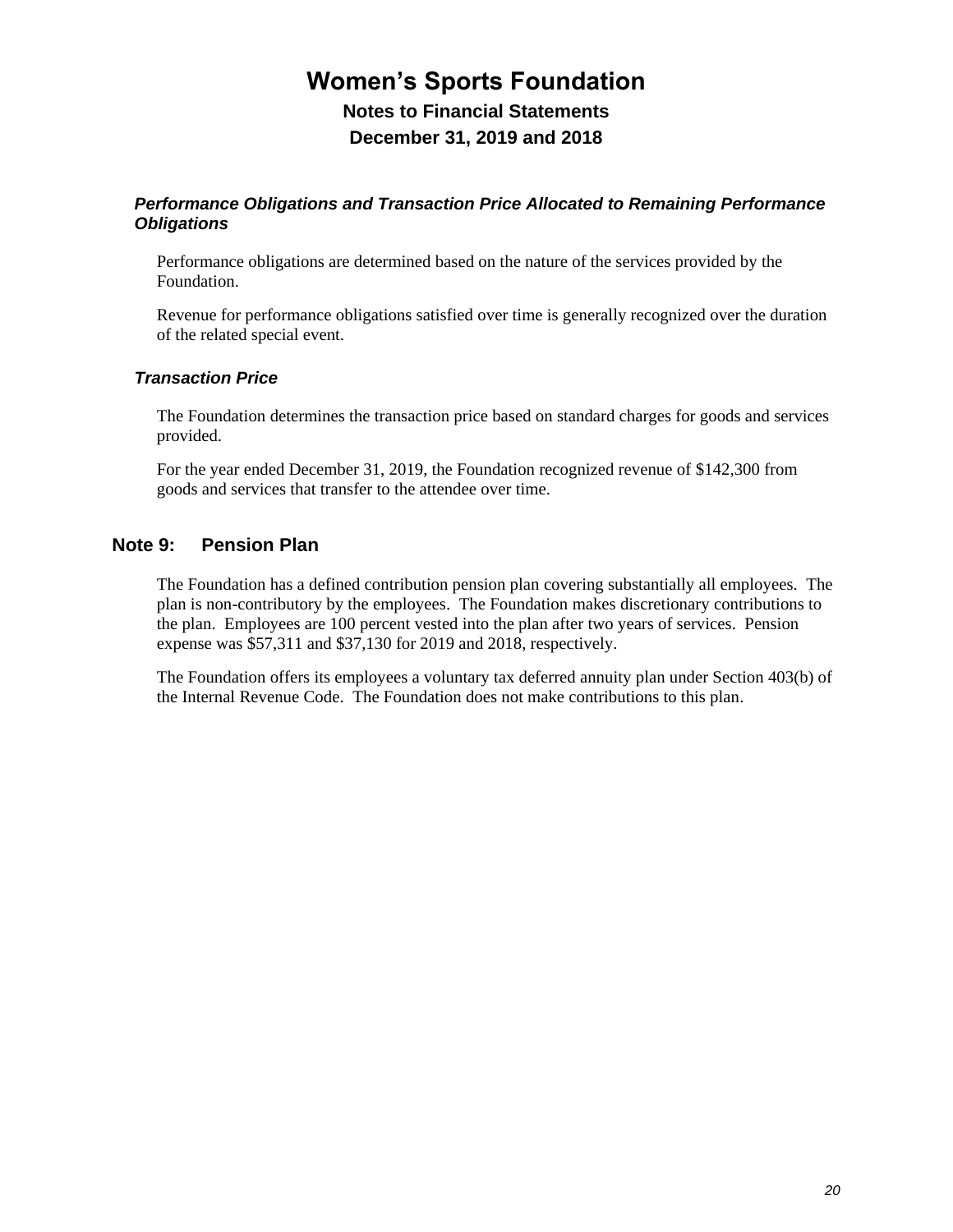**Notes to Financial Statements December 31, 2019 and 2018**

#### **Note 10: Net Assets**

#### *Net Assets With Donor Restrictions*

Net assets with donor restrictions at December 31, 2019 and 2018 are restricted for the following purposes or periods:

|                                                            | 2019            | 2018            |
|------------------------------------------------------------|-----------------|-----------------|
| Subject to expenditure for specified purpose               |                 |                 |
| Community Impact                                           | \$<br>771,940   | \$<br>687,584   |
| Advocacy                                                   | 295,100         | 333,949         |
| Contributions receivable, the proceeds of which            |                 |                 |
| have been restricted by donors for                         |                 |                 |
| Community impact                                           | 1,478,366       | 1,324,500       |
| Advocacy                                                   | 241,000         | 139,227         |
|                                                            | 2,786,406       | 2,485,260       |
|                                                            |                 |                 |
| Subject to the passage of time                             |                 |                 |
| Contributions receivable that are not restricted by donors |                 |                 |
| but which are unavailable for expenditure until due        | 65,300          | 111,200         |
|                                                            | 65,300          | 111,200         |
|                                                            |                 |                 |
| Endowments                                                 |                 |                 |
| Subject to appropriation and expenditure when a            |                 |                 |
| specified event occurs                                     |                 |                 |
| Restricted by donors for<br>Community Impact               | 143,334         | 68,418          |
| Advocacy                                                   | 18,964          | 6,900           |
|                                                            |                 |                 |
|                                                            | 162,298         | 75,318          |
| Not subject to spending policy or appropriation            |                 |                 |
| Required to be maintained in perpetuity by donor           | 1,008,412       | 1,008,412       |
|                                                            |                 |                 |
|                                                            | 1,008,412       | 1,008,412       |
|                                                            | \$<br>4,022,416 | \$<br>3,680,190 |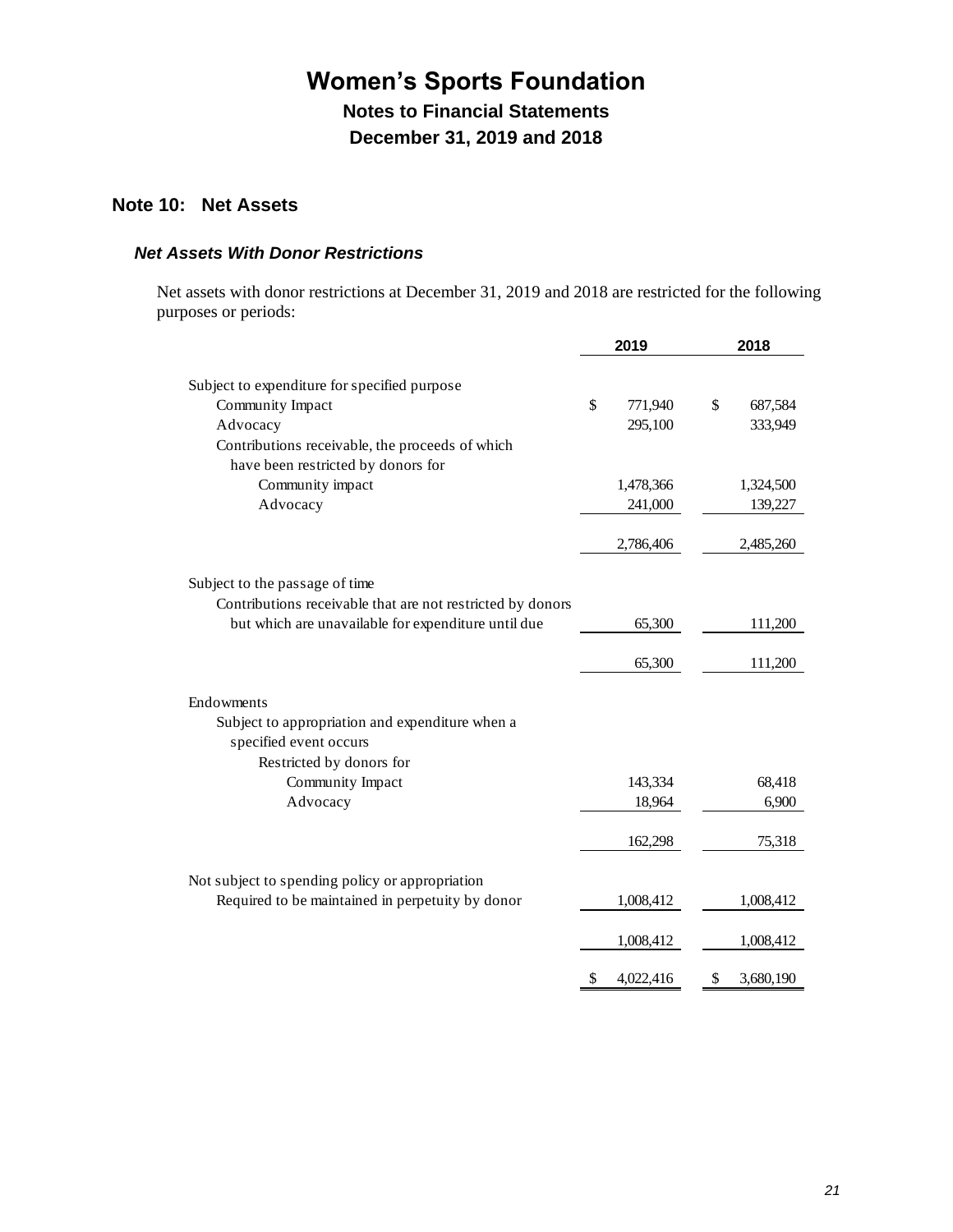#### *Net Assets Released from Restrictions*

Net assets were released from donor restrictions by incurring expenses satisfying the restricted purposes or by occurrence of other events specified by donors.

|                                                                      | 2019            |    | 2018      |  |  |
|----------------------------------------------------------------------|-----------------|----|-----------|--|--|
| Expiration of time restrictions                                      | \$<br>45,900    | \$ | 15,900    |  |  |
| Satisfaction of purpose restrictions                                 |                 |    |           |  |  |
| Community Impact                                                     | 1,465,715       |    | 1,509,612 |  |  |
| Advocacy                                                             | 383,720         |    | 71,680    |  |  |
| Research                                                             |                 |    | 30,066    |  |  |
|                                                                      |                 |    |           |  |  |
|                                                                      | 1,895,335       |    | 1,627,258 |  |  |
| Restricted purpose spending-rate distributions<br>and appropriations |                 |    |           |  |  |
| Community Impact                                                     | 33,419          |    | 9,089     |  |  |
| Advocacy                                                             | 7,819           |    | 1,668     |  |  |
|                                                                      | 41,238          |    | 10,757    |  |  |
|                                                                      | \$<br>1,936,573 | \$ | 1,638,015 |  |  |

#### **Note 11: Endowment**

The Foundation's governing body is subject to the State of New York Prudent Management of Institutional Funds Act (NYPMIFA). As a result, the Foundation classifies amounts in its donorrestricted endowment funds as net assets with donor restrictions because those net assets are time restricted until the governing body appropriates such amounts for expenditures. Most of those net assets also are subject to purpose restrictions that must be met before being reclassified as net assets without donor restrictions.

Additionally, in accordance with NYPMIFA, the Foundation considers the following factors in making a determination to appropriate or accumulate donor-restricted endowment funds:

- 1. Duration and preservation of the fund
- 2. Purposes of the Foundation and the fund
- 3. General economic conditions
- 4. Possible effect of inflation and deflation
- 5. Expected total return from investment income and appreciation or depreciation of investments
- 6. Other resources of the Foundation
- 7. Investment policies of the Foundation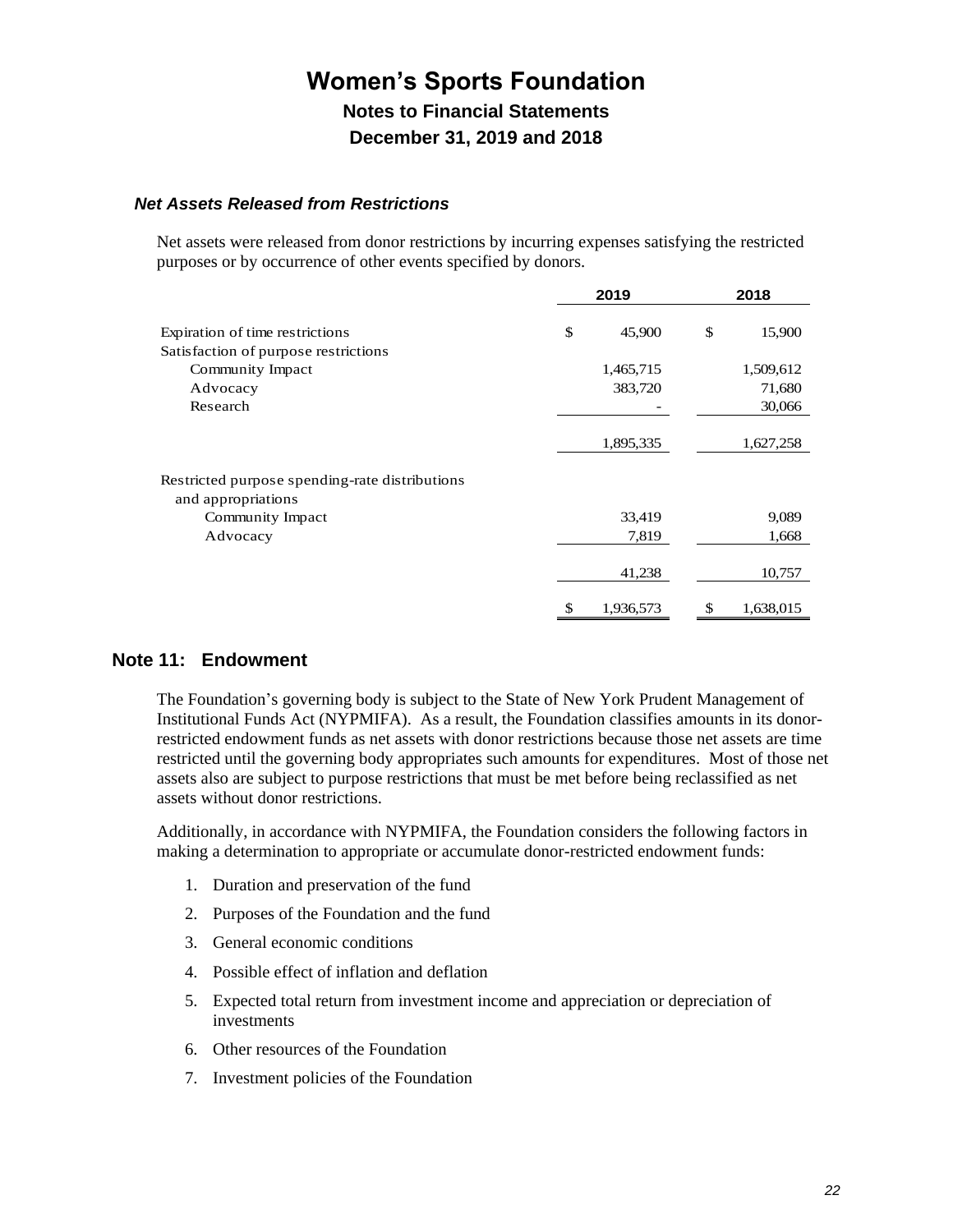The Foundation's endowment consists of approximately 15 individual funds established for a variety of purposes. As required by accounting principles generally accepted in the United States of America (GAAP), net assets associated with endowment funds, including board-designated endowment funds, are classified and reported based on the existence or absence of donor-imposed restrictions.

|                                                                                                         |                      | 2019                |                 |
|---------------------------------------------------------------------------------------------------------|----------------------|---------------------|-----------------|
|                                                                                                         | <b>Without Donor</b> | <b>With Donor</b>   |                 |
|                                                                                                         | <b>Restrictions</b>  | <b>Restrictions</b> | Total           |
| Donor-restricted endowment funds<br>Original donor restricted gift amount<br>and amounts required to be |                      |                     |                 |
| maintained in perpetuity by donor                                                                       | \$                   | \$<br>1,008,412     | \$<br>1,008,412 |
| Accumulated investment gains                                                                            |                      | 162,298             | 162,298         |
| Total                                                                                                   |                      | 1,170,710           | \$<br>1,170,710 |
|                                                                                                         |                      | 2018                |                 |
|                                                                                                         | <b>Without Donor</b> | <b>With Donor</b>   |                 |
|                                                                                                         | <b>Restrictions</b>  | <b>Restrictions</b> | Total           |
| Donor-restricted endowment funds<br>Original donor restricted gift amount<br>and amounts required to be |                      |                     |                 |
| maintained in perpetuity by donor                                                                       | \$                   | \$<br>1,008,412     | \$<br>1,008,412 |
| Accumulated investment gains                                                                            |                      | 75,318              | 75,318          |
| Total                                                                                                   | \$                   | \$<br>1,083,730     | \$<br>1,083,730 |

The composition of net assets by type of endowment fund at December 31, 2019 and 2018, was:

Change in endowment net assets for the years ended December 31, 2019 and 2018 were:

|                                                       |                                             |                          |                                          | 2019      |       |           |
|-------------------------------------------------------|---------------------------------------------|--------------------------|------------------------------------------|-----------|-------|-----------|
|                                                       | <b>Without Donor</b><br><b>Restrictions</b> |                          | <b>With Donor</b><br><b>Restrictions</b> |           | Total |           |
| Endowment net assets, beginning of year               | \$                                          |                          | S                                        | 1,083,730 | S     | 1,083,730 |
| Investment return, net                                |                                             |                          |                                          | 128,218   |       | 128,218   |
| Appropriation of endowment assets for<br>expenditures |                                             |                          |                                          | (41,238)  |       | (41,238)  |
| Endowment net assets, end of year                     | S                                           | $\overline{\phantom{a}}$ |                                          | 1,170,710 |       | 1,170,710 |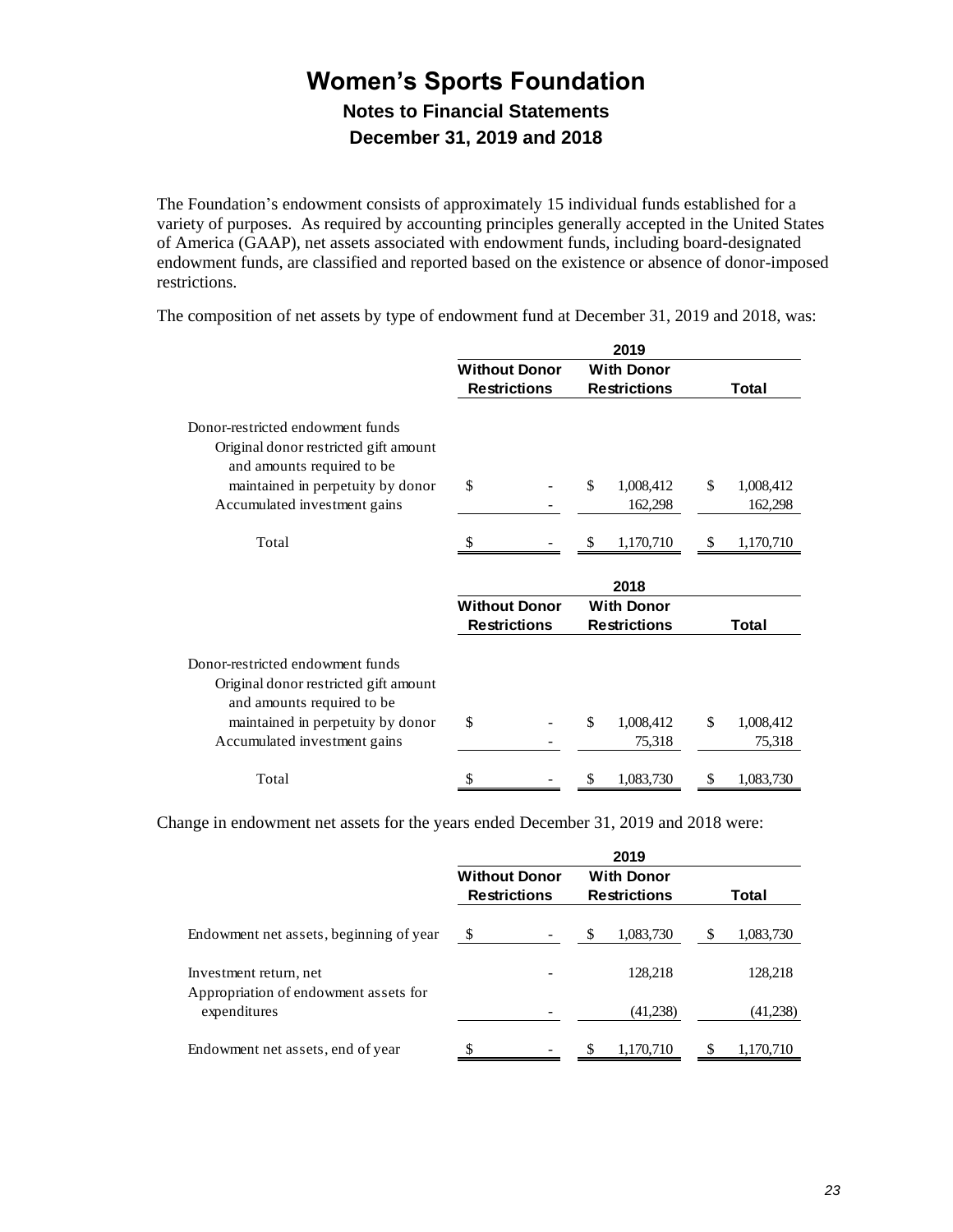**Notes to Financial Statements December 31, 2019 and 2018**

|                                                       |                                             | 2018                                     |                 |
|-------------------------------------------------------|---------------------------------------------|------------------------------------------|-----------------|
|                                                       | <b>Without Donor</b><br><b>Restrictions</b> | <b>With Donor</b><br><b>Restrictions</b> | Total           |
| Endowment net assets, beginning of year               | \$                                          | \$<br>1,027,163                          | \$<br>1,027,163 |
| Investment return, net                                |                                             | (32,676)                                 | (32,676)        |
| Contributions                                         |                                             | 100,000                                  | 100,000         |
| Appropriation of endowment assets for<br>expenditures |                                             | (10,757)                                 | (10,757)        |
| Endowment net assets, end of year                     |                                             | 1.083.730                                | 1,083,730       |

#### *Investment and Spending Policies*

The Foundation has adopted investment and spending policies for endowment assets that attempt to provide a predictable stream of funding to programs and other items supported by its endowment while seeking to maintain the purchasing power of the endowment. Endowment assets include those assets of donor-restricted endowment funds the Foundation must hold in perpetuity or for donor-specified periods. The Foundation expects its endowment funds to provide an average rate of return of approximately 5 percent annually over time. Actual returns in any given year may vary from this amount.

To satisfy its long-term rate of return objectives, the Foundation relies on a total return strategy in which investment returns are achieved through both current yield (investment income such as dividends and interest) and capital appreciation (both realized and unrealized). The Foundation targets a diversified asset allocation that places a greater emphasis on equity-based investments to achieve its long-term return objectives within prudent risk constraints.

The Foundation has a spending policy of appropriating for expenditure each year 5 percent of its endowment fund's average fair value over the prior 3 years through the year-end preceding the year in which expenditure is planned. In establishing this policy, the Foundation considered the longterm expected return on its endowment. Accordingly, over the long term, the Foundation expects the current spending policy to allow its endowment to grow at an average of 6 percent annually. This is consistent with the Foundation's objective to maintain the purchasing power of endowment assets held in perpetuity or for a specified term, as well as to provide additional real growth through new gifts and investment return.

#### *Underwater Endowments*

The governing body of the Foundation has interpreted NYPMIFA as not requiring the maintenance of purchasing power of the original gift amount contributed to an endowment fund, unless a donor stipulates the contrary. As a result of this interpretation, when reviewing its donor-restricted endowment funds, the Foundation considers a fund to be underwater if the fair value of the fund is less than the sum of

a) the original value of initial and subsequent gift amounts donated to the fund and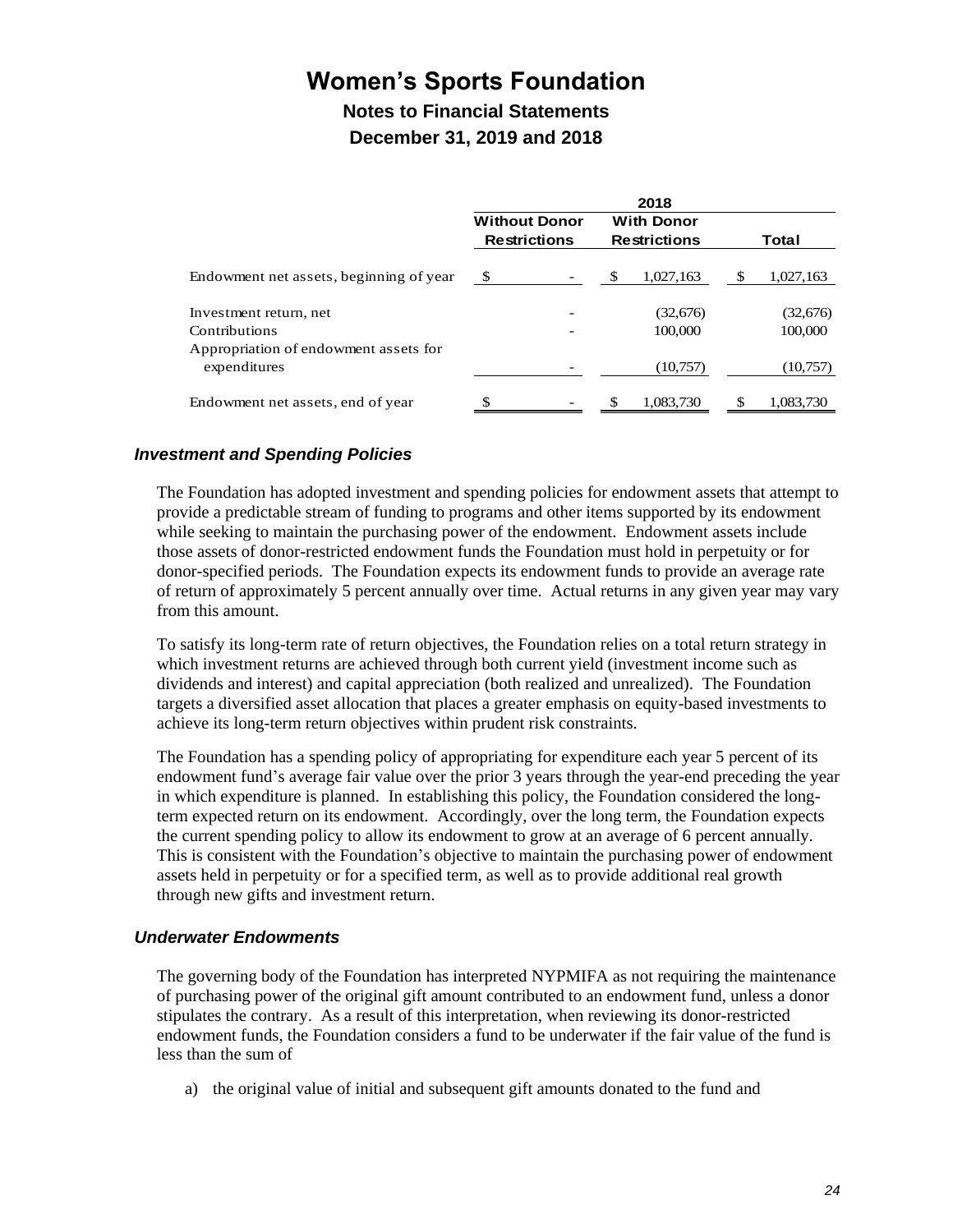b) any accumulations to the fund that are required to be maintained in perpetuity in accordance with the direction of the applicable donor gift instrument.

The Foundation has interpreted NYPMIFA to permit not spending from underwater funds in accordance with the prudent measures required under the law.

At December 31, 2019 and 2018, the Foundation has no underwater funds.

#### **Note 12: Liquidity and Availability**

Financial assets available for general expenditure, that is, without donor or other restrictions limiting their use, within one year of December 31, 2019 and 2018, comprise the following:

|                                                                                           |    | 2019        | 2018            |  |  |
|-------------------------------------------------------------------------------------------|----|-------------|-----------------|--|--|
| Financial assets at year end                                                              |    |             |                 |  |  |
| Cash and cash equivalents                                                                 | \$ | 787,115     | \$<br>1,430,885 |  |  |
| Investments                                                                               |    | 2,922,340   | 2,469,412       |  |  |
| Contributions receivable                                                                  |    | 2,061,949   | 1,892,945       |  |  |
| Total financial assets                                                                    |    | 5,771,404   | 5,793,242       |  |  |
| Less donor imposed restrictions                                                           |    | (4,022,416) | (3,680,190)     |  |  |
| Financial assets available to meet cash needs<br>for general expenditures within one year | \$ | 1.748.988   | \$<br>2,113,052 |  |  |

The Foundation manages its liquidity and reserves following three guiding principles: operating within a prudent range of financial soundness and stability, maintaining adequate liquid assets to fund near-term operating needs and maintaining sufficient reserves to provide reasonable assurance that long-term obligations will be discharged. The Foundation has a liquidity policy to maintain current financial assets less current liabilities at a minimum of 30 days' operating expenses. The Foundation has a policy to target a year-end balance of reserves of unrestricted, undesignated net assets to meet 30 to 45 days of expected expenditures. To achieve these targets, the Foundation forecasts its future cash flows and monitors its liquidity quarterly and monitors its reserves annually. During the years ended December 31, 2019 and 2018, the level of liquidity and reserves was managed within the policy requirements.

#### **Note 13: Related-Party Transactions**

The Foundation received a speaker's fee of \$0 and \$6,000 in 2019 and 2018, respectively, from an unrelated organization that was subsequently paid to a corporation owned by a Board member for services rendered by that Board member to the Foundation.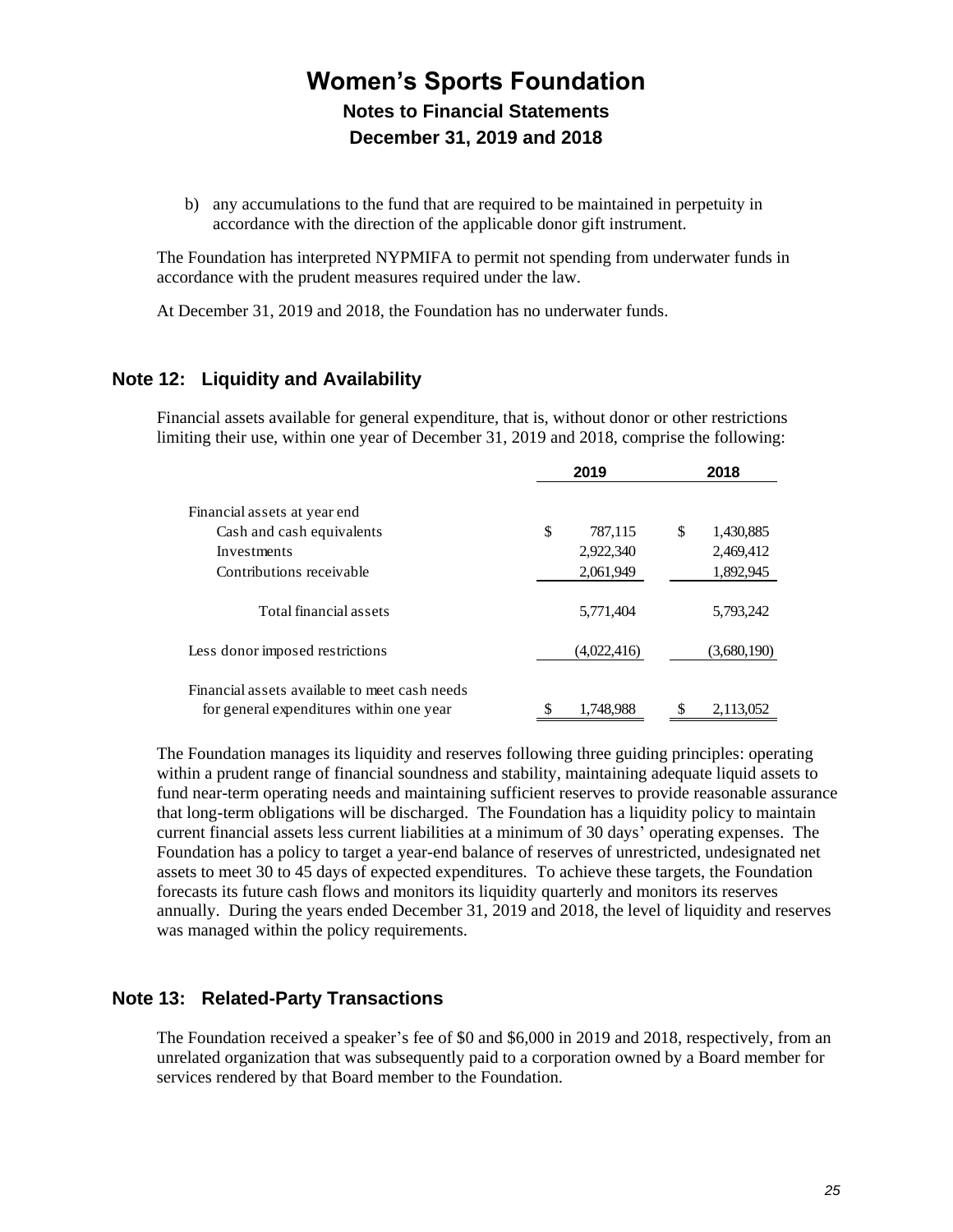The Foundation annually appoints an elite athlete as the Board President. The Foundation provided the President an \$18,000 annual stipend for speaking, travel and other related services in 2019 and 2018 while promoting the Foundation.

#### **Note 14: Significant Estimates and Concentrations**

Accounting principles generally accepted in the United States of America require disclosure of certain significant estimates and current vulnerabilities due to certain concentrations. Those matters include the following:

#### *Contributions*

During the years ended December 31, 2019 and 2018, the Foundation received approximately 36 percent of contributions from two donors and 30 percent of contributions from two donors, respectively.

#### *Special Events*

During the years ended December 31, 2019 and 2018, the Foundation received approximately 24 percent and 36 percent, respectively, of revenue from one special event.

#### *Investments*

The Foundation invests in various investment securities. Investment securities are exposed to various risks such as interest rate, market and credit risks. Due to the level of risk associated with certain investment securities, it is at least reasonably possible that changes in the values of investment securities will occur in the near term and that such change could materially affect the amounts reported in the accompanying statements of financial position.

#### **Note 15: Subsequent Events**

Subsequent events have been evaluated through July 7, 2020, which is the date the financial statements were available to be issued.

As a result of the spread of the SARS-CoV-2 virus and the incidence of COVID-19, economic uncertainties have arisen which may negatively affect the financial position, results of operations and cash flows of the Foundation. The duration of these uncertainties and the ultimate financial effects cannot be reasonably estimated at this time.

There has been significant volatility in the investment markets both nationally and globally since December 31, 2019, resulting in an overall market decline in certain market segments which has resulted in a substantial decline in the value of our investment portfolio.